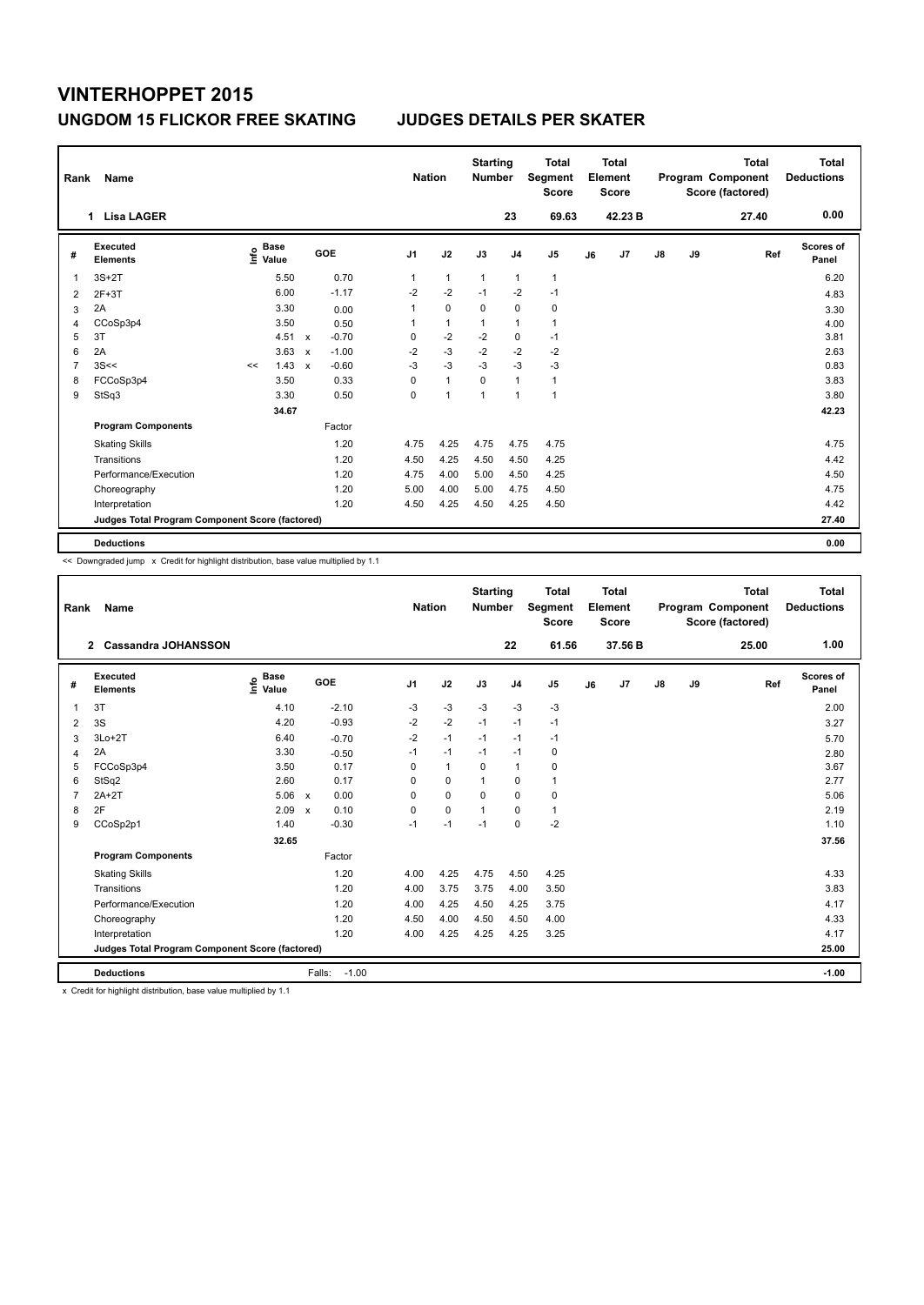| Rank           | Name                                            |         |                                  |                           |            |                | <b>Nation</b> |                | <b>Starting</b><br><b>Number</b> | Segment        | <b>Total</b><br><b>Score</b> |    | <b>Total</b><br>Element<br><b>Score</b> |    |    | <b>Total</b><br>Program Component<br>Score (factored) | Total<br><b>Deductions</b> |
|----------------|-------------------------------------------------|---------|----------------------------------|---------------------------|------------|----------------|---------------|----------------|----------------------------------|----------------|------------------------------|----|-----------------------------------------|----|----|-------------------------------------------------------|----------------------------|
|                | Emma KIVIOJA<br>3                               |         |                                  |                           |            |                |               |                | 20                               |                | 59.60                        |    | 33.00 B                                 |    |    | 26.60                                                 | 0.00                       |
| #              | <b>Executed</b><br><b>Elements</b>              |         | <b>Base</b><br>e Base<br>⊆ Value |                           | <b>GOE</b> | J <sub>1</sub> | J2            | J3             | J <sub>4</sub>                   | J5             |                              | J6 | J7                                      | J8 | J9 | Ref                                                   | <b>Scores of</b><br>Panel  |
| 1              | $2A+2T$                                         |         | 4.60                             |                           | 0.00       | 0              | $\mathbf 0$   | $\mathbf 0$    | $\mathbf 0$                      | $\pmb{0}$      |                              |    |                                         |    |    |                                                       | 4.60                       |
| $\overline{2}$ | 3S<                                             | $\,<\,$ | 3.00                             |                           | $-1.17$    | $-1$           | $-2$          | $-1$           | $-2$                             | $-2$           |                              |    |                                         |    |    |                                                       | 1.83                       |
| 3              | 2Lze                                            | e       | 1.50                             |                           | $-0.30$    | 0              | $-2$          | $-1$           | $-1$                             | $-1$           |                              |    |                                         |    |    |                                                       | 1.20                       |
| 4              | FCCoSp3p4                                       |         | 3.50                             |                           | 0.83       | 1              | $\mathbf{1}$  | $\overline{2}$ | $\overline{2}$                   | $\overline{2}$ |                              |    |                                         |    |    |                                                       | 4.33                       |
| 5              | 2A                                              |         | 3.63                             | $\mathsf{x}$              | 0.00       | 0              | 0             | 0              | 0                                | 0              |                              |    |                                         |    |    |                                                       | 3.63                       |
| 6              | 2F                                              |         | 2.09                             | $\mathsf{x}$              | 0.00       | 0              | $\Omega$      | 0              | $\mathbf 0$                      | 0              |                              |    |                                         |    |    |                                                       | 2.09                       |
| 7              | StSq3                                           |         | 3.30                             |                           | 0.50       | 0              | $\mathbf{1}$  | $\overline{1}$ | $\overline{1}$                   | $\mathbf{1}$   |                              |    |                                         |    |    |                                                       | 3.80                       |
| 8              | $2F+2T$                                         |         | 3.52                             | $\boldsymbol{\mathsf{x}}$ | 0.00       | 0              | $\mathbf 0$   | $\mathbf 0$    | $\mathbf 0$                      | $\pmb{0}$      |                              |    |                                         |    |    |                                                       | 3.52                       |
| 9              | CCoSp3p4                                        |         | 3.50                             |                           | 0.50       | 1              | 1             | 1              | $\overline{1}$                   | $\pmb{0}$      |                              |    |                                         |    |    |                                                       | 4.00                       |
|                |                                                 |         | 28.64                            |                           |            |                |               |                |                                  |                |                              |    |                                         |    |    |                                                       | 33.00                      |
|                | <b>Program Components</b>                       |         |                                  |                           | Factor     |                |               |                |                                  |                |                              |    |                                         |    |    |                                                       |                            |
|                | <b>Skating Skills</b>                           |         |                                  |                           | 1.20       | 4.75           | 4.25          | 5.00           | 4.50                             | 4.50           |                              |    |                                         |    |    |                                                       | 4.58                       |
|                | Transitions                                     |         |                                  |                           | 1.20       | 4.50           | 4.25          | 4.75           | 4.00                             | 3.50           |                              |    |                                         |    |    |                                                       | 4.25                       |
|                | Performance/Execution                           |         |                                  |                           | 1.20       | 4.75           | 4.50          | 5.00           | 4.50                             | 4.25           |                              |    |                                         |    |    |                                                       | 4.58                       |
|                | Choreography                                    |         |                                  |                           | 1.20       | 4.75           | 4.00          | 4.75           | 4.25                             | 3.50           |                              |    |                                         |    |    |                                                       | 4.33                       |
|                | Interpretation                                  |         |                                  |                           | 1.20       | 4.75           | 4.25          | 4.75           | 4.25                             | 3.75           |                              |    |                                         |    |    |                                                       | 4.42                       |
|                | Judges Total Program Component Score (factored) |         |                                  |                           |            |                |               |                |                                  |                |                              |    |                                         |    |    |                                                       | 26.60                      |
|                | <b>Deductions</b>                               |         |                                  |                           |            |                |               |                |                                  |                |                              |    |                                         |    |    |                                                       | 0.00                       |

< Under-rotated jump x Credit for highlight distribution, base value multiplied by 1.1 e Wrong edge

| Rank           | Name                                            |                                  |                           |         | <b>Nation</b>  |              | <b>Starting</b><br><b>Number</b> |                | <b>Total</b><br>Segment<br><b>Score</b> |    | <b>Total</b><br>Element<br><b>Score</b> |    |    | <b>Total</b><br>Program Component<br>Score (factored) | <b>Total</b><br><b>Deductions</b> |
|----------------|-------------------------------------------------|----------------------------------|---------------------------|---------|----------------|--------------|----------------------------------|----------------|-----------------------------------------|----|-----------------------------------------|----|----|-------------------------------------------------------|-----------------------------------|
|                | 4 Jelizaveta KOPACA                             |                                  |                           |         |                |              |                                  | 24             | 52.79                                   |    | 32.09 B                                 |    |    | 24.70                                                 | 4.00                              |
| #              | Executed<br><b>Elements</b>                     | <b>Base</b><br>e Base<br>⊆ Value | GOE                       |         | J <sub>1</sub> | J2           | J3                               | J <sub>4</sub> | J <sub>5</sub>                          | J6 | J <sub>7</sub>                          | J8 | J9 | Ref                                                   | <b>Scores of</b><br>Panel         |
| $\mathbf{1}$   | 1A                                              | 1.10                             |                           | 0.13    | 0              | $\mathbf{1}$ | $\mathbf{1}$                     | $\mathbf 0$    | $\mathbf{1}$                            |    |                                         |    |    |                                                       | 1.23                              |
| 2              | $3T+2T$                                         | 5.40                             |                           | $-2.10$ | $-3$           | $-3$         | $-3$                             | $-3$           | $-3$                                    |    |                                         |    |    |                                                       | 3.30                              |
| 3              | 3S                                              | 4.20                             |                           | $-2.10$ | $-3$           | $-3$         | $-3$                             | $-3$           | $-3$                                    |    |                                         |    |    |                                                       | 2.10                              |
| $\overline{4}$ | $2F+2T$                                         | 3.20                             |                           | 0.00    | $\Omega$       | $\mathbf 0$  | $\Omega$                         | $\Omega$       | 0                                       |    |                                         |    |    |                                                       | 3.20                              |
| 5              | CCoSp3p4                                        | 3.50                             |                           | 0.50    | 1              | $\mathbf 0$  | 1                                | $\mathbf{1}$   | 1                                       |    |                                         |    |    |                                                       | 4.00                              |
| 6              | StSq2                                           | 2.60                             |                           | $-1.17$ | $-3$           | $-2$         | $-2$                             | $-3$           | $-1$                                    |    |                                         |    |    |                                                       | 1.43                              |
| $\overline{7}$ | 2F                                              | 2.09                             | $\boldsymbol{\mathsf{x}}$ | 0.00    | 0              | $\pmb{0}$    | $\mathbf 0$                      | $\mathbf 0$    | 0                                       |    |                                         |    |    |                                                       | 2.09                              |
| 8              | 3T                                              | 4.51                             | $\boldsymbol{\mathsf{x}}$ | $-2.10$ | $-3$           | $-3$         | $-3$                             | $-3$           | $-3$                                    |    |                                         |    |    |                                                       | 2.41                              |
| 9              | FCCoSp3p3                                       | 3.00                             |                           | 0.33    | 0              | $\mathbf 0$  | $\mathbf{1}$                     | $\mathbf{1}$   | $\mathbf{1}$                            |    |                                         |    |    |                                                       | 3.33                              |
|                |                                                 | 29.60                            |                           |         |                |              |                                  |                |                                         |    |                                         |    |    |                                                       | 32.09                             |
|                | <b>Program Components</b>                       |                                  |                           | Factor  |                |              |                                  |                |                                         |    |                                         |    |    |                                                       |                                   |
|                | <b>Skating Skills</b>                           |                                  |                           | 1.20    | 4.25           | 4.00         | 4.75                             | 4.50           | 4.25                                    |    |                                         |    |    |                                                       | 4.33                              |
|                | Transitions                                     |                                  |                           | 1.20    | 3.75           | 3.50         | 4.00                             | 4.00           | 4.00                                    |    |                                         |    |    |                                                       | 3.92                              |
|                | Performance/Execution                           |                                  |                           | 1.20    | 3.75           | 3.50         | 4.25                             | 4.00           | 3.75                                    |    |                                         |    |    |                                                       | 3.83                              |
|                | Choreography                                    |                                  |                           | 1.20    | 4.00           | 4.00         | 4.75                             | 4.50           | 4.50                                    |    |                                         |    |    |                                                       | 4.33                              |
|                | Interpretation                                  |                                  |                           | 1.20    | 3.75           | 3.50         | 4.50                             | 4.25           | 4.50                                    |    |                                         |    |    |                                                       | 4.17                              |
|                | Judges Total Program Component Score (factored) |                                  |                           |         |                |              |                                  |                |                                         |    |                                         |    |    |                                                       | 24.70                             |
|                | <b>Deductions</b>                               |                                  | Falls:                    | $-4.00$ |                |              |                                  |                |                                         |    |                                         |    |    |                                                       | $-4.00$                           |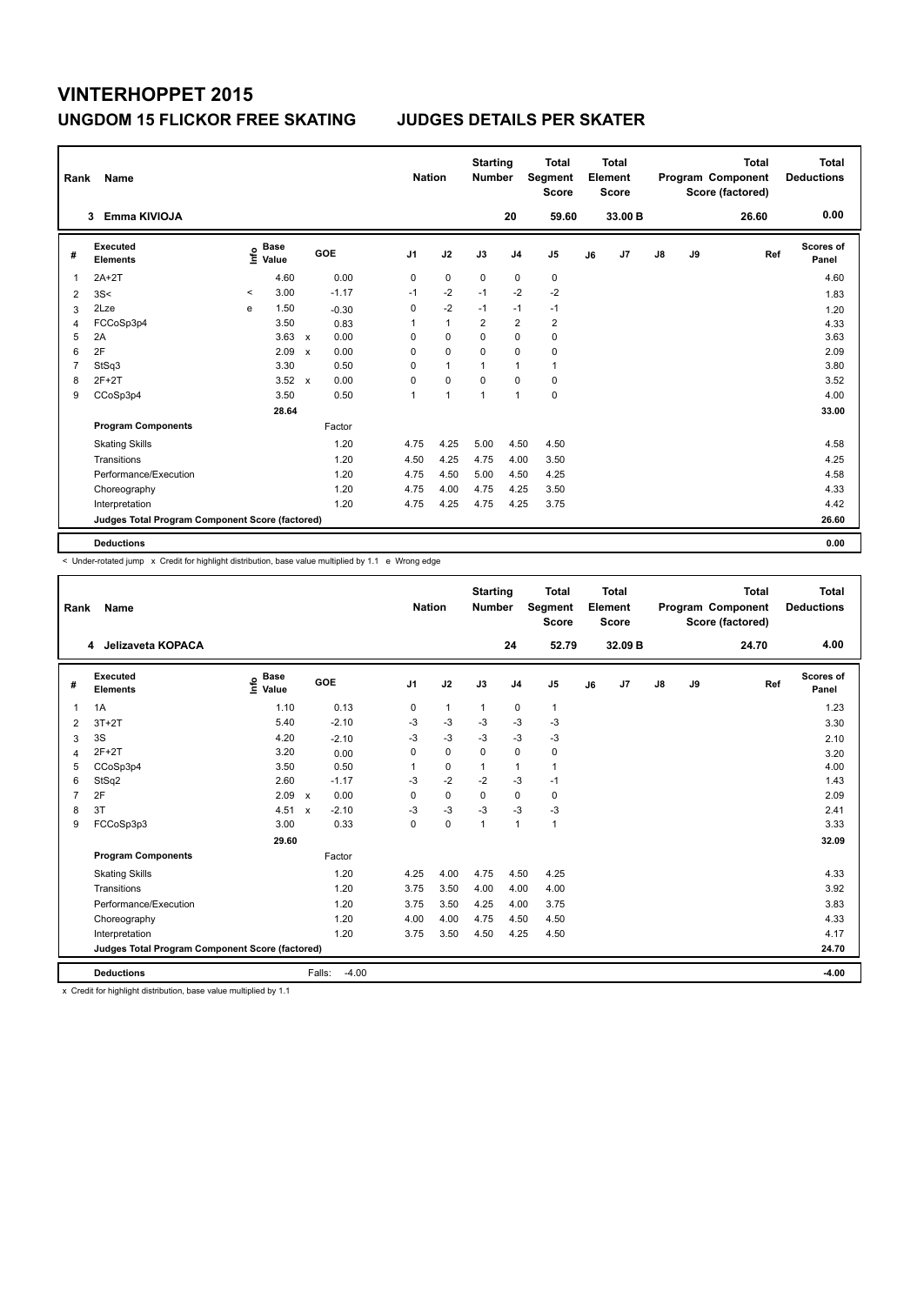| Rank | Name                                            |                                  |                           |         |      | <b>Nation</b> |                | <b>Starting</b><br><b>Number</b> |                | <b>Total</b><br>Segment<br><b>Score</b> |    | <b>Total</b><br>Element<br><b>Score</b> |               |    | <b>Total</b><br>Program Component<br>Score (factored) | <b>Total</b><br><b>Deductions</b> |
|------|-------------------------------------------------|----------------------------------|---------------------------|---------|------|---------------|----------------|----------------------------------|----------------|-----------------------------------------|----|-----------------------------------------|---------------|----|-------------------------------------------------------|-----------------------------------|
|      | <b>Rebecca GORWAT</b><br>5                      |                                  |                           |         |      |               |                |                                  | 21             | 51.02                                   |    | 25.42                                   |               |    | 25.60                                                 | 0.00                              |
| #    | Executed<br><b>Elements</b>                     | <b>Base</b><br>e Base<br>⊆ Value |                           | GOE     | J1   |               | J2             | J3                               | J <sub>4</sub> | J <sub>5</sub>                          | J6 | J7                                      | $\mathsf{J}8$ | J9 | Ref                                                   | Scores of<br>Panel                |
| 1    | $2Lz+2T$                                        | 3.40                             |                           | 0.00    | 0    |               | $\mathbf 0$    | 0                                | $\mathbf 0$    | 0                                       |    |                                         |               |    |                                                       | 3.40                              |
| 2    | 1A                                              | 1.10                             |                           | 0.00    | 0    |               | $\mathbf 0$    | $\Omega$                         | 0              | $\mathbf 0$                             |    |                                         |               |    |                                                       | 1.10                              |
| 3    | CCoSp3p4                                        | 3.50                             |                           | 0.83    | 1    |               | $\overline{2}$ | $\overline{2}$                   | $\overline{2}$ | $\mathbf{1}$                            |    |                                         |               |    |                                                       | 4.33                              |
| 4    | StSq3                                           | 3.30                             |                           | 0.17    | 0    |               | $\mathbf 0$    | 1                                | $\mathbf 0$    | $\mathbf{1}$                            |    |                                         |               |    |                                                       | 3.47                              |
| 5    | 2Lo                                             | 1.98                             | $\boldsymbol{\mathsf{x}}$ | 0.00    | 0    |               | $\mathbf 0$    | $\Omega$                         | 0              | 0                                       |    |                                         |               |    |                                                       | 1.98                              |
| 6    | 2F                                              | 2.09                             | $\boldsymbol{\mathsf{x}}$ | 0.00    | 0    |               | $\mathbf{1}$   | 0                                | $\mathbf 0$    | $\mathbf 0$                             |    |                                         |               |    |                                                       | 2.09                              |
| 7    | 2Lz                                             | 2.31                             | $\boldsymbol{\mathsf{x}}$ | 0.00    | 0    |               | $\mathbf 0$    | $\mathbf 0$                      | $\mathbf{1}$   | 0                                       |    |                                         |               |    |                                                       | 2.31                              |
| 8    | $2Lo+2T$                                        | 3.41                             | $\boldsymbol{\mathsf{x}}$ | $-0.50$ | $-2$ |               | $-1$           | $-2$                             | $-1$           | $-2$                                    |    |                                         |               |    |                                                       | 2.91                              |
| 9    | FCCoSp3p4                                       | 3.50                             |                           | 0.33    | 1    |               | 1              | $\mathbf 0$                      | $\overline{1}$ | $\mathbf 0$                             |    |                                         |               |    |                                                       | 3.83                              |
|      |                                                 | 24.59                            |                           |         |      |               |                |                                  |                |                                         |    |                                         |               |    |                                                       | 25.42                             |
|      | <b>Program Components</b>                       |                                  |                           | Factor  |      |               |                |                                  |                |                                         |    |                                         |               |    |                                                       |                                   |
|      | <b>Skating Skills</b>                           |                                  |                           | 1.20    | 4.50 |               | 4.50           | 5.00                             | 4.25           | 4.00                                    |    |                                         |               |    |                                                       | 4.42                              |
|      | Transitions                                     |                                  |                           | 1.20    | 4.50 |               | 4.00           | 5.25                             | 3.75           | 3.75                                    |    |                                         |               |    |                                                       | 4.08                              |
|      | Performance/Execution                           |                                  |                           | 1.20    | 4.25 |               | 4.50           | 5.00                             | 4.00           | 4.25                                    |    |                                         |               |    |                                                       | 4.33                              |
|      | Choreography                                    |                                  |                           | 1.20    | 4.50 |               | 4.25           | 5.25                             | 4.25           | 4.00                                    |    |                                         |               |    |                                                       | 4.33                              |
|      | Interpretation                                  |                                  |                           | 1.20    | 4.00 |               | 4.00           | 5.00                             | 4.00           | 4.50                                    |    |                                         |               |    |                                                       | 4.17                              |
|      | Judges Total Program Component Score (factored) |                                  |                           |         |      |               |                |                                  |                |                                         |    |                                         |               |    |                                                       | 25.60                             |
|      | <b>Deductions</b>                               |                                  |                           |         |      |               |                |                                  |                |                                         |    |                                         |               |    |                                                       | 0.00                              |

x Credit for highlight distribution, base value multiplied by 1.1

| Rank           | Name                                            |         |                                  |                           |         |                | <b>Nation</b>  | <b>Starting</b><br><b>Number</b> |                | <b>Total</b><br><b>Segment</b><br><b>Score</b> |    | Total<br>Element<br>Score |               |    | <b>Total</b><br>Program Component<br>Score (factored) | Total<br><b>Deductions</b> |
|----------------|-------------------------------------------------|---------|----------------------------------|---------------------------|---------|----------------|----------------|----------------------------------|----------------|------------------------------------------------|----|---------------------------|---------------|----|-------------------------------------------------------|----------------------------|
|                | <b>Klara LINDEVRET</b><br>6                     |         |                                  |                           |         |                |                |                                  | 17             | 45.55                                          |    | 23.65                     |               |    | 21.90                                                 | 0.00                       |
| #              | Executed<br><b>Elements</b>                     |         | <b>Base</b><br>e Base<br>⊆ Value |                           | GOE     | J <sub>1</sub> | J2             | J3                               | J <sub>4</sub> | J <sub>5</sub>                                 | J6 | J7                        | $\mathsf{J}8$ | J9 | Ref                                                   | Scores of<br>Panel         |
| $\mathbf{1}$   | 2Lz                                             |         | 2.10                             |                           | 0.30    | $\mathbf{1}$   | $\mathbf{1}$   | $\mathbf{1}$                     | $\mathbf 0$    | $\mathbf{1}$                                   |    |                           |               |    |                                                       | 2.40                       |
| $\overline{2}$ | 2A<                                             | $\prec$ | 2.30                             |                           | $-0.50$ | $-1$           | $-1$           | $-1$                             | $-2$           | $-1$                                           |    |                           |               |    |                                                       | 1.80                       |
| 3              | FCSSp4                                          |         | 3.00                             |                           | 0.50    | 1              | $\overline{1}$ | $\mathbf{1}$                     | $\mathbf{1}$   | $\mathbf{1}$                                   |    |                           |               |    |                                                       | 3.50                       |
| 4              | StSq2                                           |         | 2.60                             |                           | 0.17    | 0              | $\overline{1}$ | $\Omega$                         | $\mathbf 0$    | $\overline{1}$                                 |    |                           |               |    |                                                       | 2.77                       |
| 5              | $2Lo+2Lo$                                       |         | 3.96                             | $\boldsymbol{\mathsf{x}}$ | 0.00    | 0              | $\Omega$       | $\mathbf 0$                      | $\mathbf 0$    | $\mathbf 0$                                    |    |                           |               |    |                                                       | 3.96                       |
| 6              | 2F                                              |         | 2.09                             | $\boldsymbol{\mathsf{x}}$ | $-0.20$ | $-1$           | $\mathbf 0$    | $-1$                             | $-1$           | 0                                              |    |                           |               |    |                                                       | 1.89                       |
| $\overline{7}$ | $2Lz+2T$                                        |         | 3.74                             | $\boldsymbol{\mathsf{x}}$ | 0.00    | 0              | $\mathbf 0$    | $\Omega$                         | $-1$           | $\mathbf 0$                                    |    |                           |               |    |                                                       | 3.74                       |
| 8              | 2F                                              |         | 2.09                             | $\mathbf x$               | 0.00    | 0              | $\mathbf 0$    | $-1$                             | 0              | $\mathbf{1}$                                   |    |                           |               |    |                                                       | 2.09                       |
| 9              | CCoSp2p2                                        |         | 1.80                             |                           | $-0.30$ | 0              | $-1$           | $-2$                             | $-1$           | $-1$                                           |    |                           |               |    |                                                       | 1.50                       |
|                |                                                 |         | 23.68                            |                           |         |                |                |                                  |                |                                                |    |                           |               |    |                                                       | 23.65                      |
|                | <b>Program Components</b>                       |         |                                  |                           | Factor  |                |                |                                  |                |                                                |    |                           |               |    |                                                       |                            |
|                | <b>Skating Skills</b>                           |         |                                  |                           | 1.20    | 4.00           | 4.00           | 3.25                             | 3.50           | 4.00                                           |    |                           |               |    |                                                       | 3.83                       |
|                | Transitions                                     |         |                                  |                           | 1.20    | 3.75           | 3.75           | 3.25                             | 3.25           | 3.50                                           |    |                           |               |    |                                                       | 3.50                       |
|                | Performance/Execution                           |         |                                  |                           | 1.20    | 4.25           | 3.50           | 3.75                             | 3.25           | 4.00                                           |    |                           |               |    |                                                       | 3.75                       |
|                | Choreography                                    |         |                                  |                           | 1.20    | 4.25           | 3.50           | 3.50                             | 3.50           | 3.50                                           |    |                           |               |    |                                                       | 3.50                       |
|                | Interpretation                                  |         |                                  |                           | 1.20    | 4.00           | 3.75           | 3.50                             | 3.25           | 3.75                                           |    |                           |               |    |                                                       | 3.67                       |
|                | Judges Total Program Component Score (factored) |         |                                  |                           |         |                |                |                                  |                |                                                |    |                           |               |    |                                                       | 21.90                      |
|                | <b>Deductions</b>                               |         |                                  |                           |         |                |                |                                  |                |                                                |    |                           |               |    |                                                       | 0.00                       |

< Under-rotated jump x Credit for highlight distribution, base value multiplied by 1.1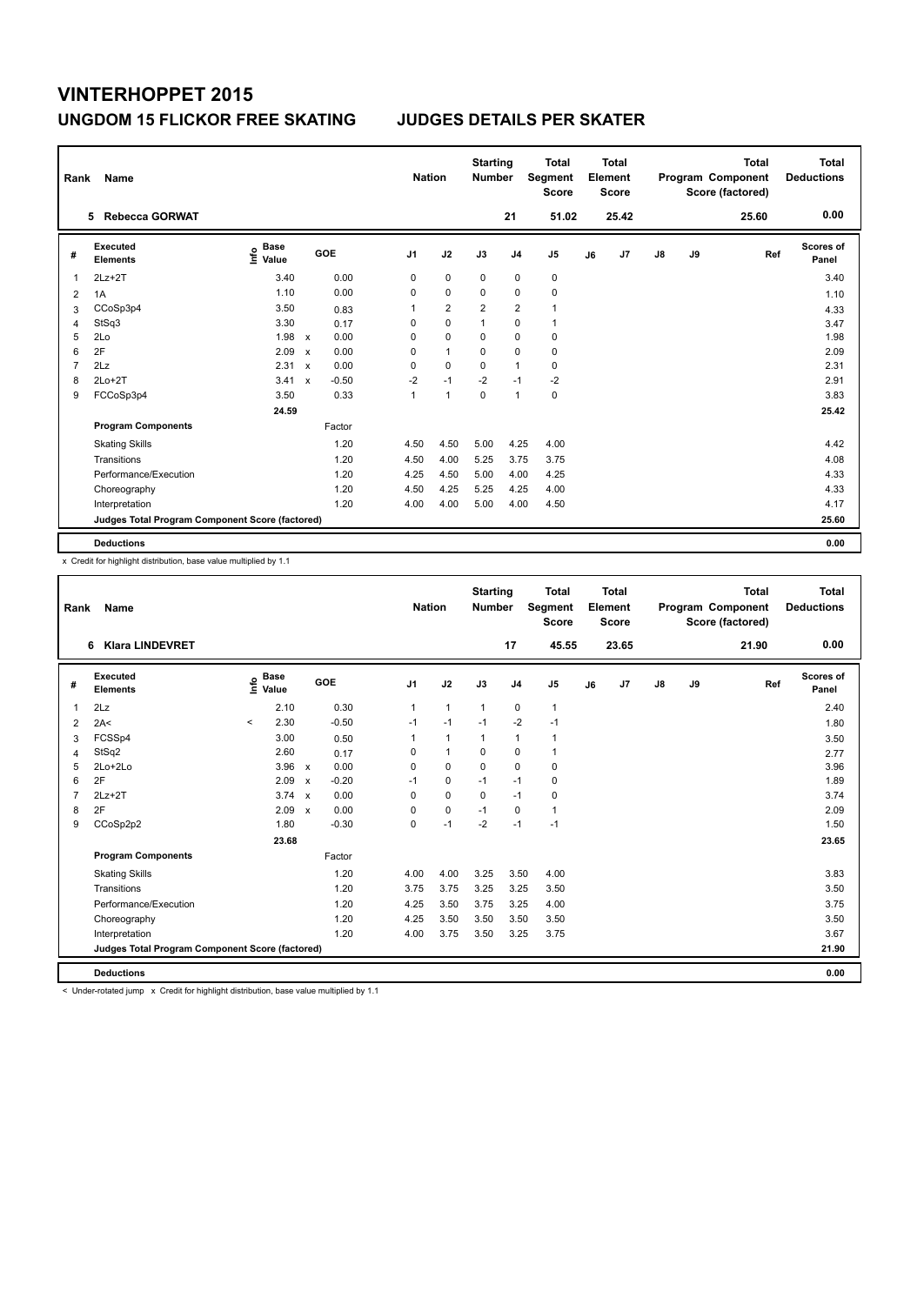| Rank | Name                                            |                                  |              |         | <b>Nation</b> |              | <b>Starting</b><br><b>Number</b> |                | <b>Total</b><br>Segment<br><b>Score</b> |    | Total<br>Element<br><b>Score</b> |               |    | <b>Total</b><br>Program Component<br>Score (factored) | <b>Total</b><br><b>Deductions</b> |
|------|-------------------------------------------------|----------------------------------|--------------|---------|---------------|--------------|----------------------------------|----------------|-----------------------------------------|----|----------------------------------|---------------|----|-------------------------------------------------------|-----------------------------------|
|      | Kajsa KOSKINEN<br>7                             |                                  |              |         |               |              |                                  | 18             | 45.40                                   |    | 23.70                            |               |    | 21.70                                                 | 0.00                              |
| #    | Executed<br><b>Elements</b>                     | <b>Base</b><br>e Base<br>⊆ Value |              | GOE     | J1            | J2           | J3                               | J <sub>4</sub> | J <sub>5</sub>                          | J6 | J7                               | $\mathsf{J}8$ | J9 | Ref                                                   | <b>Scores of</b><br>Panel         |
| 1    | 1A                                              | 1.10                             |              | 0.13    | 0             | $\mathbf{1}$ | $\mathbf{1}$                     | $\mathbf 0$    | $\mathbf{1}$                            |    |                                  |               |    |                                                       | 1.23                              |
| 2    | 2Lz                                             | 2.10                             |              | 0.30    | 1             | 1            | 0                                | $\overline{1}$ | 2                                       |    |                                  |               |    |                                                       | 2.40                              |
| 3    | 2Lo                                             | 1.80                             |              | 0.10    | 1             | $\mathbf{1}$ | $\Omega$                         | 0              | 0                                       |    |                                  |               |    |                                                       | 1.90                              |
| 4    | FCCoSp3p4                                       | 3.50                             |              | 0.17    | 0             | $\mathbf{1}$ | 1                                | $\mathbf 0$    | $\pmb{0}$                               |    |                                  |               |    |                                                       | 3.67                              |
| 5    | $2F+2T$                                         | 3.20                             |              | 0.00    | 0             | $\mathbf 0$  | $\mathbf 0$                      | $-1$           | $\pmb{0}$                               |    |                                  |               |    |                                                       | 3.20                              |
| 6    | $2Lo+2T$                                        | 3.41                             | $\mathsf{x}$ | $-0.30$ | $-1$          | $-1$         | $-1$                             | $-1$           | $-1$                                    |    |                                  |               |    |                                                       | 3.11                              |
| 7    | 2F                                              | 2.09                             | $\mathsf{x}$ | 0.00    | 0             | $\mathbf 0$  | $-1$                             | $\mathbf 0$    | $\pmb{0}$                               |    |                                  |               |    |                                                       | 2.09                              |
| 8    | StSq2                                           | 2.60                             |              | 0.00    | 0             | $\mathbf 0$  | 0                                | 0              | $-1$                                    |    |                                  |               |    |                                                       | 2.60                              |
| 9    | CCoSp3p4                                        | 3.50                             |              | 0.00    | 0             | $\mathbf 0$  | $\Omega$                         | $\Omega$       | $\overline{1}$                          |    |                                  |               |    |                                                       | 3.50                              |
|      |                                                 | 23.30                            |              |         |               |              |                                  |                |                                         |    |                                  |               |    |                                                       | 23.70                             |
|      | <b>Program Components</b>                       |                                  |              | Factor  |               |              |                                  |                |                                         |    |                                  |               |    |                                                       |                                   |
|      | <b>Skating Skills</b>                           |                                  |              | 1.20    | 4.00          | 3.50         | 3.50                             | 3.75           | 3.75                                    |    |                                  |               |    |                                                       | 3.67                              |
|      | Transitions                                     |                                  |              | 1.20    | 3.50          | 3.75         | 3.25                             | 3.25           | 3.75                                    |    |                                  |               |    |                                                       | 3.50                              |
|      | Performance/Execution                           |                                  |              | 1.20    | 4.00          | 3.50         | 3.75                             | 3.50           | 4.25                                    |    |                                  |               |    |                                                       | 3.75                              |
|      | Choreography                                    |                                  |              | 1.20    | 4.00          | 3.50         | 3.50                             | 3.50           | 4.25                                    |    |                                  |               |    |                                                       | 3.67                              |
|      | Interpretation                                  |                                  |              | 1.20    | 3.75          | 3.50         | 3.25                             | 3.25           | 4.50                                    |    |                                  |               |    |                                                       | 3.50                              |
|      | Judges Total Program Component Score (factored) |                                  |              |         |               |              |                                  |                |                                         |    |                                  |               |    |                                                       | 21.70                             |
|      | <b>Deductions</b>                               |                                  |              |         |               |              |                                  |                |                                         |    |                                  |               |    |                                                       | 0.00                              |

x Credit for highlight distribution, base value multiplied by 1.1

| Rank           | <b>Name</b>                                     |                                    |                           |         | <b>Nation</b>  |              | <b>Starting</b><br><b>Number</b> |                | <b>Total</b><br>Segment<br><b>Score</b> |    | Total<br>Element<br><b>Score</b> |            |    | <b>Total</b><br>Program Component<br>Score (factored) | <b>Total</b><br><b>Deductions</b> |
|----------------|-------------------------------------------------|------------------------------------|---------------------------|---------|----------------|--------------|----------------------------------|----------------|-----------------------------------------|----|----------------------------------|------------|----|-------------------------------------------------------|-----------------------------------|
|                | <b>Frida SANDGREN</b><br>8                      |                                    |                           |         |                |              |                                  | 14             | 44.43                                   |    | 23.33                            |            |    | 21.10                                                 | 0.00                              |
| #              | Executed<br><b>Elements</b>                     | <b>Base</b><br>$\frac{6}{5}$ Value | GOE                       |         | J <sub>1</sub> | J2           | J3                               | J <sub>4</sub> | J <sub>5</sub>                          | J6 | J7                               | ${\sf J8}$ | J9 | Ref                                                   | <b>Scores of</b><br>Panel         |
| $\overline{1}$ | 2Lz                                             | 2.10                               |                           | 0.40    | $\mathbf{1}$   | $\mathbf{1}$ | $\overline{2}$                   | $\mathbf 0$    | $\overline{2}$                          |    |                                  |            |    |                                                       | 2.50                              |
| 2              | 1A                                              | 1.10                               |                           | 0.13    | 0              | $\mathbf{1}$ | $\mathbf{1}$                     | $\mathbf{1}$   | 0                                       |    |                                  |            |    |                                                       | 1.23                              |
| 3              | 2F                                              | 1.90                               |                           | 0.30    | 1              | $\mathbf{1}$ | $\mathbf{1}$                     | $\mathbf 0$    | 1                                       |    |                                  |            |    |                                                       | 2.20                              |
| 4              | FSSp3                                           | 2.60                               |                           | 0.17    | 0              | $\mathbf 0$  | $\mathbf{1}$                     | $\mathbf 0$    | $\mathbf{1}$                            |    |                                  |            |    |                                                       | 2.77                              |
| 5              | 2Lo                                             | 1.80                               |                           | 0.10    | 0              | $\mathbf 0$  | $\mathbf{1}$                     | $\mathbf{1}$   | 0                                       |    |                                  |            |    |                                                       | 1.90                              |
| 6              | $2Lz+2T$                                        | $3.74 \times$                      |                           | 0.30    | 1              | $\mathbf{1}$ | $\mathbf{1}$                     | $\mathbf 0$    | 1                                       |    |                                  |            |    |                                                       | 4.04                              |
| $\overline{7}$ | CCoSp3p4                                        | 3.50                               |                           | 0.00    | 0              | $-1$         | $\mathbf 0$                      | $\mathbf 0$    | $\mathbf 0$                             |    |                                  |            |    |                                                       | 3.50                              |
| 8              | StSq2                                           | 2.60                               |                           | $-0.33$ | 0              | $\pmb{0}$    | $-1$                             | $-1$           | $-1$                                    |    |                                  |            |    |                                                       | 2.27                              |
| 9              | $2F+2T$                                         | 3.52                               | $\boldsymbol{\mathsf{x}}$ | $-0.60$ | $-2$           | $-2$         | $-2$                             | $-2$           | $-2$                                    |    |                                  |            |    |                                                       | 2.92                              |
|                |                                                 | 22.86                              |                           |         |                |              |                                  |                |                                         |    |                                  |            |    |                                                       | 23.33                             |
|                | <b>Program Components</b>                       |                                    |                           | Factor  |                |              |                                  |                |                                         |    |                                  |            |    |                                                       |                                   |
|                | <b>Skating Skills</b>                           |                                    |                           | 1.20    | 3.75           | 3.50         | 3.75                             | 3.50           | 3.50                                    |    |                                  |            |    |                                                       | 3.58                              |
|                | Transitions                                     |                                    |                           | 1.20    | 3.50           | 3.75         | 3.50                             | 3.25           | 3.50                                    |    |                                  |            |    |                                                       | 3.50                              |
|                | Performance/Execution                           |                                    |                           | 1.20    | 3.75           | 3.50         | 3.50                             | 3.25           | 3.75                                    |    |                                  |            |    |                                                       | 3.58                              |
|                | Choreography                                    |                                    |                           | 1.20    | 3.50           | 3.50         | 3.75                             | 3.50           | 3.50                                    |    |                                  |            |    |                                                       | 3.50                              |
|                | Interpretation                                  |                                    |                           | 1.20    | 3.50           | 3.50         | 3.00                             | 3.25           | 3.50                                    |    |                                  |            |    |                                                       | 3.42                              |
|                | Judges Total Program Component Score (factored) |                                    |                           |         |                |              |                                  |                |                                         |    |                                  |            |    |                                                       | 21.10                             |
|                | <b>Deductions</b>                               |                                    |                           |         |                |              |                                  |                |                                         |    |                                  |            |    |                                                       | 0.00                              |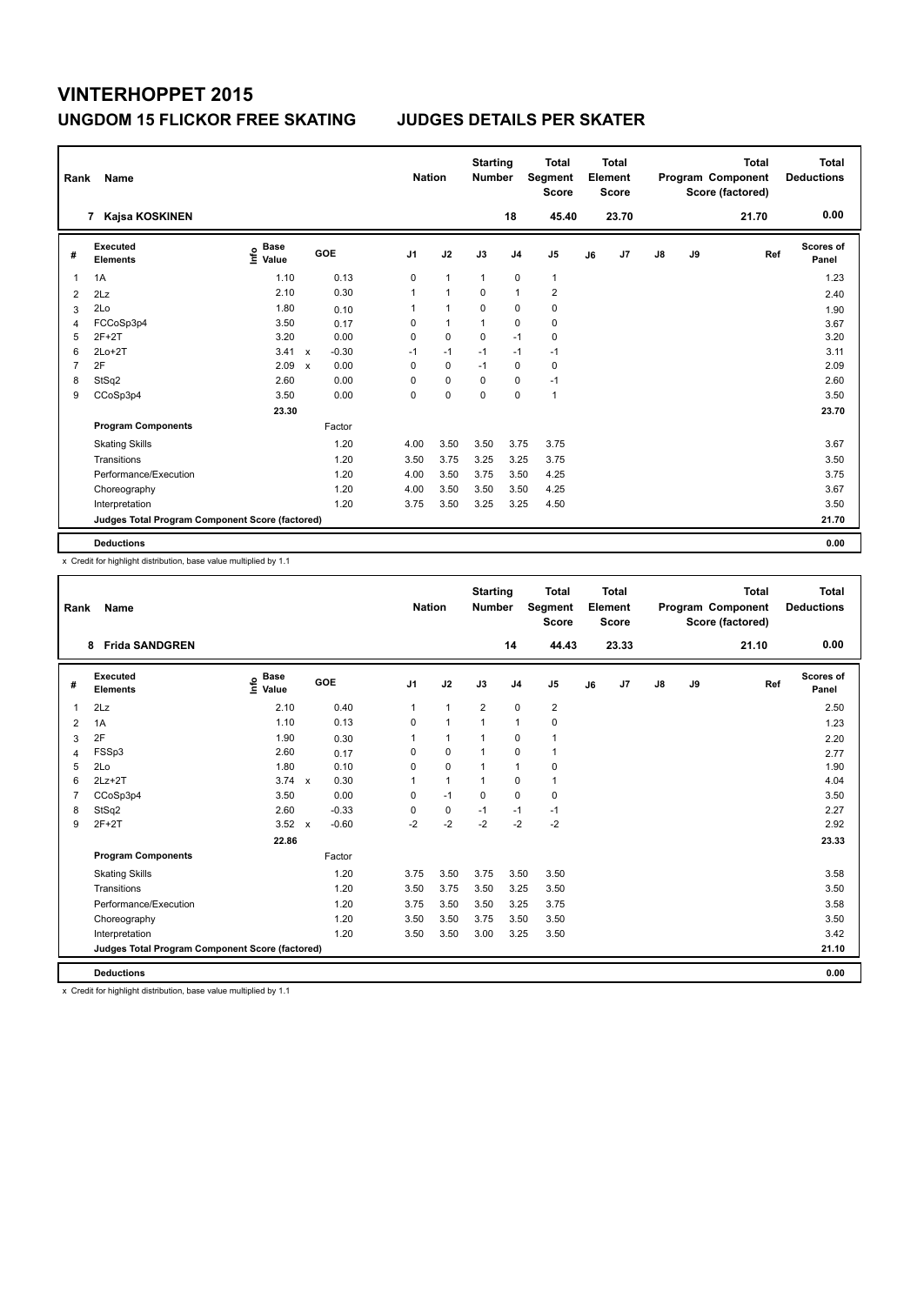| Rank           | Name                                            |                                  |                           |         |                | <b>Nation</b> | <b>Starting</b><br><b>Number</b> |                | <b>Total</b><br>Segment<br><b>Score</b> |    | <b>Total</b><br>Element<br><b>Score</b> |               |    | <b>Total</b><br>Program Component<br>Score (factored) | <b>Total</b><br><b>Deductions</b> |
|----------------|-------------------------------------------------|----------------------------------|---------------------------|---------|----------------|---------------|----------------------------------|----------------|-----------------------------------------|----|-----------------------------------------|---------------|----|-------------------------------------------------------|-----------------------------------|
|                | <b>Adina SAMUELSSON</b><br>9                    |                                  |                           |         |                |               |                                  | 9              | 42.35                                   |    | 21.25                                   |               |    | 21.10                                                 | 0.00                              |
| #              | Executed<br><b>Elements</b>                     | <b>Base</b><br>e Base<br>⊆ Value |                           | GOE     | J <sub>1</sub> | J2            | J3                               | J <sub>4</sub> | J5                                      | J6 | J7                                      | $\mathsf{J}8$ | J9 | Ref                                                   | Scores of<br>Panel                |
| 1              | 2Lz                                             | 2.10                             |                           | 0.10    | 0              | $\mathbf 0$   | $\overline{1}$                   | 0              | $\mathbf{1}$                            |    |                                         |               |    |                                                       | 2.20                              |
| 2              | 1A                                              | 1.10                             |                           | 0.07    | 0              | $\mathbf{1}$  | -1                               | $\mathbf 0$    | $\pmb{0}$                               |    |                                         |               |    |                                                       | 1.17                              |
| 3              | $2F+2T$                                         | 3.20                             |                           | 0.10    | 0              | $\mathbf{1}$  | 0                                | $\mathbf 0$    | $\mathbf{1}$                            |    |                                         |               |    |                                                       | 3.30                              |
| 4              | CCoSp3p3                                        | 3.00                             |                           | 0.00    | 0              | $\mathbf 0$   | $\mathbf 0$                      | $\mathbf 0$    | $\pmb{0}$                               |    |                                         |               |    |                                                       | 3.00                              |
| 5              | 2Lo                                             | 1.98                             | $\mathsf{x}$              | 0.10    | 1              | $\mathbf{1}$  | 0                                | 0              | $\pmb{0}$                               |    |                                         |               |    |                                                       | 2.08                              |
| 6              | 2F                                              | 2.09                             | $\mathsf{x}$              | $-0.10$ | 0              | $\mathbf 0$   | $-1$                             | $-1$           | $\pmb{0}$                               |    |                                         |               |    |                                                       | 1.99                              |
| $\overline{7}$ | $2Lo+2T$                                        | 3.41                             | $\boldsymbol{\mathsf{x}}$ | $-0.30$ | 0              | $-1$          | $-2$                             | $-1$           | $-1$                                    |    |                                         |               |    |                                                       | 3.11                              |
| 8              | FSSp3                                           | 2.60                             |                           | 0.00    | 0              | $\mathbf 0$   | $-1$                             | 0              | $\mathbf{1}$                            |    |                                         |               |    |                                                       | 2.60                              |
| 9              | StSq1                                           | 1.80                             |                           | 0.00    | 0              | 1             | $\mathbf 0$                      | $\mathbf 0$    | $\mathbf 0$                             |    |                                         |               |    |                                                       | 1.80                              |
|                |                                                 | 21.28                            |                           |         |                |               |                                  |                |                                         |    |                                         |               |    |                                                       | 21.25                             |
|                | <b>Program Components</b>                       |                                  |                           | Factor  |                |               |                                  |                |                                         |    |                                         |               |    |                                                       |                                   |
|                | <b>Skating Skills</b>                           |                                  |                           | 1.20    | 3.75           | 3.75          | 3.25                             | 3.50           | 3.00                                    |    |                                         |               |    |                                                       | 3.50                              |
|                | Transitions                                     |                                  |                           | 1.20    | 3.50           | 3.50          | 3.50                             | 3.25           | 3.25                                    |    |                                         |               |    |                                                       | 3.42                              |
|                | Performance/Execution                           |                                  |                           | 1.20    | 4.00           | 3.75          | 3.50                             | 3.50           | 3.50                                    |    |                                         |               |    |                                                       | 3.58                              |
|                | Choreography                                    |                                  |                           | 1.20    | 3.75           | 3.50          | 3.75                             | 3.50           | 3.00                                    |    |                                         |               |    |                                                       | 3.58                              |
|                | Interpretation                                  |                                  |                           | 1.20    | 3.75           | 4.00          | 3.50                             | 3.25           | 3.25                                    |    |                                         |               |    |                                                       | 3.50                              |
|                | Judges Total Program Component Score (factored) |                                  |                           |         |                |               |                                  |                |                                         |    |                                         |               |    |                                                       | 21.10                             |
|                | <b>Deductions</b>                               |                                  |                           |         |                |               |                                  |                |                                         |    |                                         |               |    |                                                       | 0.00                              |

x Credit for highlight distribution, base value multiplied by 1.1

| Rank           | Name                                            |                                  |                           |        |                | <b>Nation</b> | <b>Starting</b><br><b>Number</b> |                | <b>Total</b><br>Segment<br><b>Score</b> |    | <b>Total</b><br>Element<br><b>Score</b> |               |    | <b>Total</b><br>Program Component<br>Score (factored) | <b>Total</b><br><b>Deductions</b> |
|----------------|-------------------------------------------------|----------------------------------|---------------------------|--------|----------------|---------------|----------------------------------|----------------|-----------------------------------------|----|-----------------------------------------|---------------|----|-------------------------------------------------------|-----------------------------------|
|                | Wilma BJÖRKMAN<br>10                            |                                  |                           |        |                |               |                                  | 1              | 42.15                                   |    | 23.05                                   |               |    | 19.10                                                 | 0.00                              |
| #              | Executed<br><b>Elements</b>                     | <b>Base</b><br>e Base<br>⊆ Value | GOE                       |        | J <sub>1</sub> | J2            | J3                               | J <sub>4</sub> | J <sub>5</sub>                          | J6 | J <sub>7</sub>                          | $\mathsf{J}8$ | J9 | Ref                                                   | <b>Scores of</b><br>Panel         |
| 1              | CCoSp3p4                                        | 3.50                             |                           | 0.17   | 0              | $\mathbf{1}$  | $\mathbf 0$                      | $\mathbf{1}$   | 0                                       |    |                                         |               |    |                                                       | 3.67                              |
| 2              | $2F+2T$                                         | 3.20                             |                           | 0.00   | $\Omega$       | $\mathbf 0$   | 0                                | $\mathbf 0$    | 0                                       |    |                                         |               |    |                                                       | 3.20                              |
| 3              | 1A                                              | 1.10                             |                           | 0.00   | 0              | 0             | 0                                | 0              | 0                                       |    |                                         |               |    |                                                       | 1.10                              |
| 4              | $2Lo+2T$                                        | 3.10                             |                           | 0.00   | 0              | $\mathbf 0$   | $\Omega$                         | 0              | $\mathbf 0$                             |    |                                         |               |    |                                                       | 3.10                              |
| 5              | FCCoSp3p3                                       | 3.00                             |                           | 0.00   | $\Omega$       | $\mathbf 0$   | $-1$                             | 0              | 0                                       |    |                                         |               |    |                                                       | 3.00                              |
| 6              | 2Lz                                             | 2.31                             | $\mathbf{x}$              | 0.00   | $\Omega$       | $\mathbf 0$   | $\Omega$                         | 0              | $\pmb{0}$                               |    |                                         |               |    |                                                       | 2.31                              |
| $\overline{7}$ | StSq2                                           | 2.60                             |                           | 0.00   | 0              | $\mathbf 0$   | $\mathbf 0$                      | 0              | $\mathbf 0$                             |    |                                         |               |    |                                                       | 2.60                              |
| 8              | 2F                                              | 2.09                             | $\boldsymbol{\mathsf{x}}$ | 0.00   | 0              | $\mathbf 0$   | $-1$                             | 0              | 0                                       |    |                                         |               |    |                                                       | 2.09                              |
| 9              | 2Lo                                             | 1.98                             | $\boldsymbol{\mathsf{x}}$ | 0.00   | $\Omega$       | $\mathbf 0$   | $\Omega$                         | $\Omega$       | $\mathbf 0$                             |    |                                         |               |    |                                                       | 1.98                              |
|                |                                                 | 22.88                            |                           |        |                |               |                                  |                |                                         |    |                                         |               |    |                                                       | 23.05                             |
|                | <b>Program Components</b>                       |                                  |                           | Factor |                |               |                                  |                |                                         |    |                                         |               |    |                                                       |                                   |
|                | <b>Skating Skills</b>                           |                                  |                           | 1.20   | 3.50           | 3.50          | 3.25                             | 3.25           | 3.25                                    |    |                                         |               |    |                                                       | 3.33                              |
|                | Transitions                                     |                                  |                           | 1.20   | 3.25           | 3.75          | 2.75                             | 3.00           | 3.00                                    |    |                                         |               |    |                                                       | 3.08                              |
|                | Performance/Execution                           |                                  |                           | 1.20   | 3.50           | 4.00          | 3.25                             | 3.25           | 3.00                                    |    |                                         |               |    |                                                       | 3.33                              |
|                | Choreography                                    |                                  |                           | 1.20   | 3.50           | 4.00          | 3.00                             | 3.25           | 2.75                                    |    |                                         |               |    |                                                       | 3.25                              |
|                | Interpretation                                  |                                  |                           | 1.20   | 3.25           | 3.75          | 2.75                             | 2.75           | 2.75                                    |    |                                         |               |    |                                                       | 2.92                              |
|                | Judges Total Program Component Score (factored) |                                  |                           |        |                |               |                                  |                |                                         |    |                                         |               |    |                                                       | 19.10                             |
|                | <b>Deductions</b>                               |                                  |                           |        |                |               |                                  |                |                                         |    |                                         |               |    |                                                       | 0.00                              |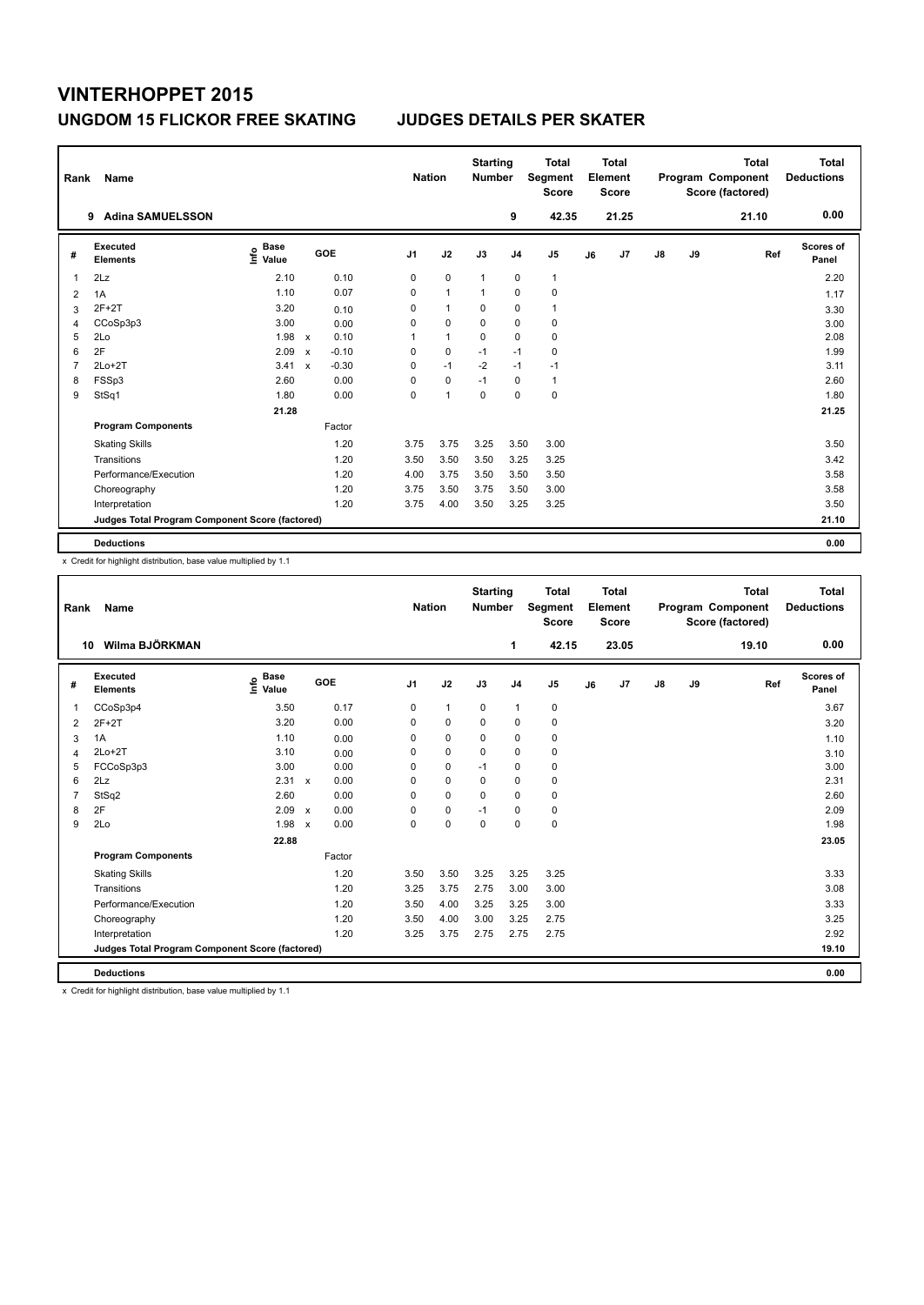| Rank | Name                                            |                                  |                                      | <b>Nation</b>  |                      | <b>Starting</b><br><b>Number</b> |                | <b>Total</b><br>Segment<br><b>Score</b> |    | <b>Total</b><br>Element<br>Score |    |    | <b>Total</b><br>Program Component<br>Score (factored) | Total<br><b>Deductions</b> |
|------|-------------------------------------------------|----------------------------------|--------------------------------------|----------------|----------------------|----------------------------------|----------------|-----------------------------------------|----|----------------------------------|----|----|-------------------------------------------------------|----------------------------|
| 11   | <b>Martine STRANDVIK</b>                        |                                  |                                      |                |                      |                                  | 19             | 41.49                                   |    | 19.79                            |    |    | 22.70                                                 | 1.00                       |
| #    | <b>Executed</b><br><b>Elements</b>              | <b>Base</b><br>e Base<br>⊆ Value | GOE                                  | J <sub>1</sub> | J2                   | J3                               | J <sub>4</sub> | J <sub>5</sub>                          | J6 | J7                               | J8 | J9 | Ref                                                   | <b>Scores of</b><br>Panel  |
| 1    | 2Lo                                             | 1.80                             | 0.30                                 | 0              | $\mathbf{1}$         | $\mathbf{1}$                     | $\mathbf{1}$   | $\mathbf{1}$                            |    |                                  |    |    |                                                       | 2.10                       |
| 2    | 2S                                              | 1.30                             | 0.00                                 | 0              | $\Omega$             | $\Omega$                         | $\Omega$       | $\mathbf 0$                             |    |                                  |    |    |                                                       | 1.30                       |
| 3    | 2A<<                                            | 1.10<br><<                       | $-0.53$                              | $-2$           | $-3$                 | $-3$                             | -2             | -3                                      |    |                                  |    |    |                                                       | 0.57                       |
| 4    | FCCoSp3p3                                       | 3.00                             | 0.00                                 | 0              | $\mathbf 0$          | $-1$                             | $\mathbf 0$    | $\mathbf 0$                             |    |                                  |    |    |                                                       | 3.00                       |
| 5    | 2F                                              | 2.09                             | $-0.30$<br>X                         | $-1$           | $\mathbf 0$          | $-1$                             | $-1$           | $-1$                                    |    |                                  |    |    |                                                       | 1.79                       |
| 6    | $2F+2T$                                         | 3.52                             | $-0.60$<br>$\boldsymbol{\mathsf{x}}$ | $-2$           | $-1$                 | $-2$                             | $-2$           | $-2$                                    |    |                                  |    |    |                                                       | 2.92                       |
| 7    | $2Lo+2T$                                        | 3.41                             | $-0.90$<br>$\boldsymbol{\mathsf{x}}$ | $-3$           | $-3$                 | $-3$                             | $-3$           | $-3$                                    |    |                                  |    |    |                                                       | 2.51                       |
| 8    | StSq2                                           | 2.60                             | $-0.33$                              | $-1$           | $-1$                 | $\Omega$                         | $\Omega$       | $-1$                                    |    |                                  |    |    |                                                       | 2.27                       |
| 9    | CCoSp3p3                                        | 3.00                             | 0.33                                 | 0              | $\blacktriangleleft$ | 1                                | $\overline{1}$ | $\pmb{0}$                               |    |                                  |    |    |                                                       | 3.33                       |
|      |                                                 | 21.82                            |                                      |                |                      |                                  |                |                                         |    |                                  |    |    |                                                       | 19.79                      |
|      | <b>Program Components</b>                       |                                  | Factor                               |                |                      |                                  |                |                                         |    |                                  |    |    |                                                       |                            |
|      | <b>Skating Skills</b>                           |                                  | 1.20                                 | 3.75           | 3.75                 | 3.75                             | 4.00           | 3.50                                    |    |                                  |    |    |                                                       | 3.75                       |
|      | Transitions                                     |                                  | 1.20                                 | 3.50           | 3.75                 | 4.00                             | 3.50           | 3.50                                    |    |                                  |    |    |                                                       | 3.58                       |
|      | Performance/Execution                           |                                  | 1.20                                 | 3.75           | 4.25                 | 4.25                             | 4.00           | 3.75                                    |    |                                  |    |    |                                                       | 4.00                       |
|      | Choreography                                    |                                  | 1.20                                 | 3.75           | 4.00                 | 4.50                             | 4.00           | 3.75                                    |    |                                  |    |    |                                                       | 3.92                       |
|      | Interpretation                                  |                                  | 1.20                                 | 3.75           | 3.50                 | 4.00                             | 3.75           | 3.25                                    |    |                                  |    |    |                                                       | 3.67                       |
|      | Judges Total Program Component Score (factored) |                                  |                                      |                |                      |                                  |                |                                         |    |                                  |    |    |                                                       | 22.70                      |
|      | <b>Deductions</b>                               |                                  | Falls:                               | $-1.00$        |                      |                                  |                |                                         |    |                                  |    |    |                                                       | $-1.00$                    |

<< Downgraded jump x Credit for highlight distribution, base value multiplied by 1.1

| Rank                    | <b>Name</b>                                     |                                    |                           |         | <b>Nation</b>  |                      | <b>Starting</b><br><b>Number</b> |                | <b>Total</b><br>Segment<br><b>Score</b> |    | <b>Total</b><br>Element<br><b>Score</b> |               |    | <b>Total</b><br>Program Component<br>Score (factored) | <b>Total</b><br><b>Deductions</b> |
|-------------------------|-------------------------------------------------|------------------------------------|---------------------------|---------|----------------|----------------------|----------------------------------|----------------|-----------------------------------------|----|-----------------------------------------|---------------|----|-------------------------------------------------------|-----------------------------------|
|                         | <b>Olivia TURUNEN</b><br>12                     |                                    |                           |         |                |                      |                                  | 12             | 41.24                                   |    | 19.84                                   |               |    | 21.40                                                 | 0.00                              |
| #                       | Executed<br><b>Elements</b>                     | <b>Base</b><br>$\frac{6}{5}$ Value | GOE                       |         | J <sub>1</sub> | J2                   | J3                               | J <sub>4</sub> | J <sub>5</sub>                          | J6 | J7                                      | $\mathsf{J}8$ | J9 | Ref                                                   | <b>Scores of</b><br>Panel         |
| $\mathbf 1$             | $2F+2T$                                         | 3.20                               |                           | 0.10    | $\mathbf 0$    | $\mathbf{1}$         | $\mathbf 0$                      | $\mathbf 0$    | $\mathbf{1}$                            |    |                                         |               |    |                                                       | 3.30                              |
| $\overline{\mathbf{c}}$ | 2F                                              | 1.90                               |                           | 0.10    | 1              | $\mathbf 0$          | $\mathbf 0$                      | $\mathbf 0$    | 1                                       |    |                                         |               |    |                                                       | 2.00                              |
| 3                       | CCoSp3p1                                        | 2.00                               |                           | 0.00    | 0              | $-1$                 | 0                                | $\mathbf 0$    | 0                                       |    |                                         |               |    |                                                       | 2.00                              |
| $\overline{4}$          | 2S                                              | 1.30                               |                           | 0.00    | 0              | $\mathbf{1}$         | $\mathbf 0$                      | $\mathbf 0$    | $\mathbf 0$                             |    |                                         |               |    |                                                       | 1.30                              |
| 5                       | FSSp2                                           | 2.30                               |                           | $-0.10$ | $\Omega$       | $-1$                 | $\Omega$                         | $\mathbf 0$    | $-1$                                    |    |                                         |               |    |                                                       | 2.20                              |
| 6                       | $1Lz + 2T$                                      | 2.09                               | $\boldsymbol{\mathsf{x}}$ | $-0.20$ | $-1$           | $-1$                 | $-2$                             | $-1$           | $-1$                                    |    |                                         |               |    |                                                       | 1.89                              |
| $\overline{7}$          | 1A                                              | 1.21                               | $\boldsymbol{\mathsf{x}}$ | 0.00    | $\Omega$       | $\mathbf{1}$         | $\mathbf 0$                      | $\pmb{0}$      | 0                                       |    |                                         |               |    |                                                       | 1.21                              |
| 8                       | 2Lz                                             | 2.31                               | $\boldsymbol{\mathsf{x}}$ | 0.00    | $\Omega$       | $\Omega$             | $\Omega$                         | $\mathbf 0$    | 0                                       |    |                                         |               |    |                                                       | 2.31                              |
| 9                       | StSq3                                           | 3.30                               |                           | 0.33    | $\overline{1}$ | $\blacktriangleleft$ | $\Omega$                         | $\mathbf 0$    | $\mathbf{1}$                            |    |                                         |               |    |                                                       | 3.63                              |
|                         |                                                 | 19.61                              |                           |         |                |                      |                                  |                |                                         |    |                                         |               |    |                                                       | 19.84                             |
|                         | <b>Program Components</b>                       |                                    |                           | Factor  |                |                      |                                  |                |                                         |    |                                         |               |    |                                                       |                                   |
|                         | <b>Skating Skills</b>                           |                                    |                           | 1.20    | 4.25           | 3.75                 | 3.50                             | 3.50           | 3.75                                    |    |                                         |               |    |                                                       | 3.67                              |
|                         | Transitions                                     |                                    |                           | 1.20    | 4.00           | 3.75                 | 3.00                             | 3.50           | 3.50                                    |    |                                         |               |    |                                                       | 3.58                              |
|                         | Performance/Execution                           |                                    |                           | 1.20    | 4.00           | 4.25                 | 3.25                             | 3.25           | 3.50                                    |    |                                         |               |    |                                                       | 3.58                              |
|                         | Choreography                                    |                                    |                           | 1.20    | 4.00           | 4.00                 | 3.00                             | 3.25           | 3.50                                    |    |                                         |               |    |                                                       | 3.58                              |
|                         | Interpretation                                  |                                    |                           | 1.20    | 4.25           | 3.75                 | 3.00                             | 2.75           | 3.50                                    |    |                                         |               |    |                                                       | 3.42                              |
|                         | Judges Total Program Component Score (factored) |                                    |                           |         |                |                      |                                  |                |                                         |    |                                         |               |    |                                                       | 21.40                             |
|                         | <b>Deductions</b>                               |                                    |                           |         |                |                      |                                  |                |                                         |    |                                         |               |    |                                                       | 0.00                              |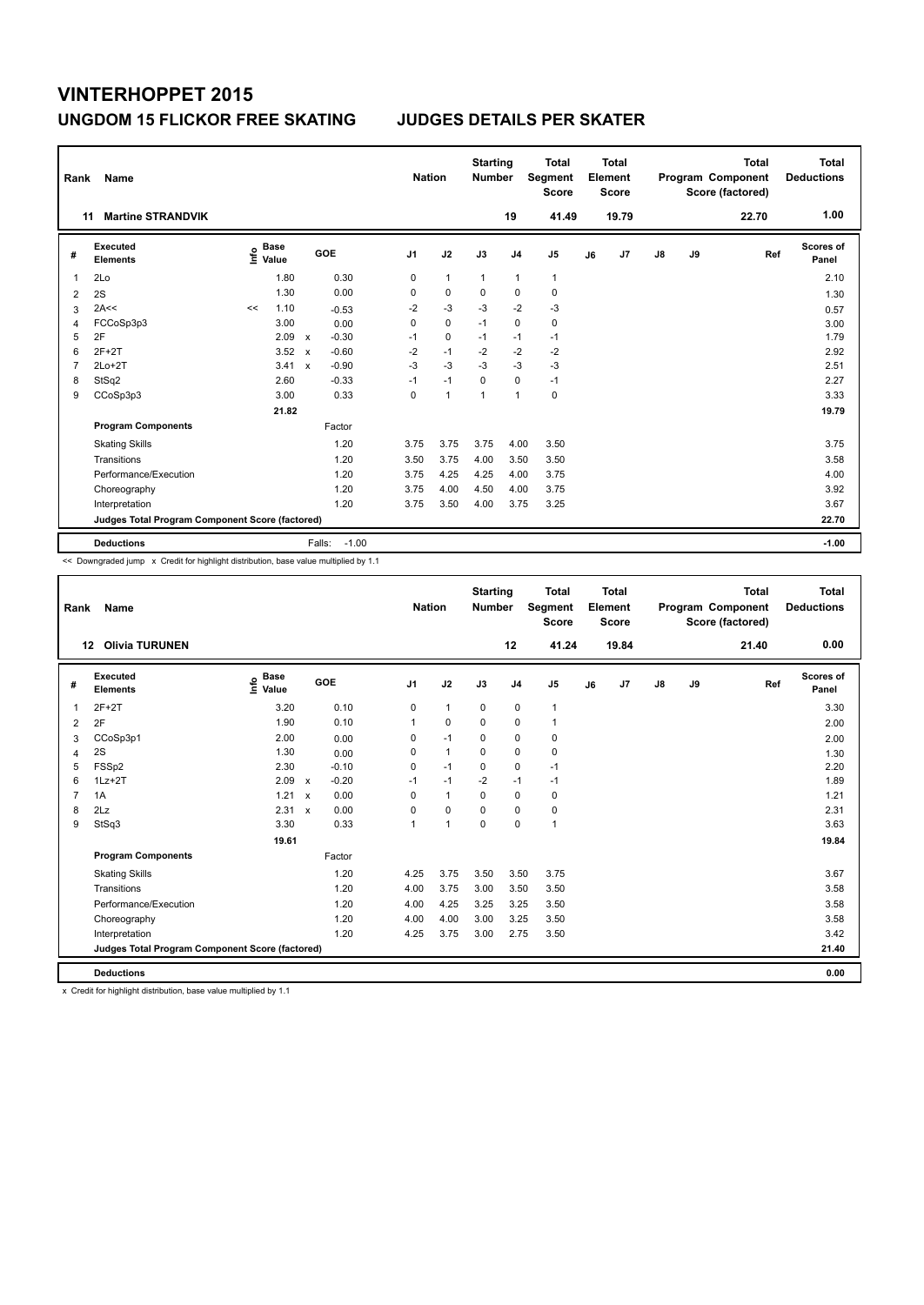| Rank           | Name                                            |                                  |                           |         |                | <b>Nation</b> |             | <b>Starting</b><br><b>Number</b> |                | <b>Total</b><br>Segment<br><b>Score</b> |    | <b>Total</b><br>Element<br><b>Score</b> |               |    | <b>Total</b><br>Program Component<br>Score (factored) | <b>Total</b><br><b>Deductions</b> |
|----------------|-------------------------------------------------|----------------------------------|---------------------------|---------|----------------|---------------|-------------|----------------------------------|----------------|-----------------------------------------|----|-----------------------------------------|---------------|----|-------------------------------------------------------|-----------------------------------|
|                | <b>Emma LIDGREN</b><br>13                       |                                  |                           |         |                |               |             |                                  | 3              | 41.03                                   |    | 23.63                                   |               |    | 17.40                                                 | 0.00                              |
| #              | Executed<br><b>Elements</b>                     | <b>Base</b><br>e Base<br>⊆ Value |                           | GOE     | J <sub>1</sub> |               | J2          | J3                               | J <sub>4</sub> | J <sub>5</sub>                          | J6 | J7                                      | $\mathsf{J}8$ | J9 | Ref                                                   | Scores of<br>Panel                |
| 1              | FCCoSp3p4                                       | 3.50                             |                           | 0.00    | 0              |               | $-1$        | 0                                | $\mathbf 0$    | 0                                       |    |                                         |               |    |                                                       | 3.50                              |
| 2              | 2F                                              | 1.90                             |                           | 0.00    | 0              |               | $\mathbf 0$ | $\Omega$                         | $\mathbf 0$    | $\mathbf{1}$                            |    |                                         |               |    |                                                       | 1.90                              |
| 3              | 1A                                              | 1.10                             |                           | 0.00    | 0              |               | $\mathbf 0$ | 0                                | 0              | 0                                       |    |                                         |               |    |                                                       | 1.10                              |
| $\overline{4}$ | 2Lz                                             | 2.10                             |                           | 0.00    | 0              |               | $\mathbf 0$ | $\mathbf 0$                      | $\mathbf 0$    | $-1$                                    |    |                                         |               |    |                                                       | 2.10                              |
| 5              | 2Lo+2Lo                                         | 3.60                             |                           | 0.00    | $-1$           |               | $\pmb{0}$   | $\Omega$                         | 0              | 0                                       |    |                                         |               |    |                                                       | 3.60                              |
| 6              | StSq2                                           | 2.60                             |                           | $-0.50$ | 0              |               | $-1$        | $-1$                             | $-1$           | $-1$                                    |    |                                         |               |    |                                                       | 2.10                              |
| $\overline{7}$ | $2F+2T$                                         | 3.52                             | $\mathsf{x}$              | 0.00    | 0              |               | $\mathbf 0$ | 0                                | $\mathbf 0$    | 0                                       |    |                                         |               |    |                                                       | 3.52                              |
| 8              | 2Lz                                             | 2.31                             | $\boldsymbol{\mathsf{x}}$ | 0.00    | 0              |               | $\mathbf 0$ | $\Omega$                         | 0              | 0                                       |    |                                         |               |    |                                                       | 2.31                              |
| 9              | CCoSp3p4                                        | 3.50                             |                           | 0.00    | 0              |               | 0           | 0                                | 0              | $\mathbf 0$                             |    |                                         |               |    |                                                       | 3.50                              |
|                |                                                 | 24.13                            |                           |         |                |               |             |                                  |                |                                         |    |                                         |               |    |                                                       | 23.63                             |
|                | <b>Program Components</b>                       |                                  |                           | Factor  |                |               |             |                                  |                |                                         |    |                                         |               |    |                                                       |                                   |
|                | <b>Skating Skills</b>                           |                                  |                           | 1.20    | 3.50           |               | 3.25        | 3.00                             | 3.00           | 3.25                                    |    |                                         |               |    |                                                       | 3.17                              |
|                | Transitions                                     |                                  |                           | 1.20    | 3.00           |               | 3.00        | 2.25                             | 2.50           | 3.00                                    |    |                                         |               |    |                                                       | 2.83                              |
|                | Performance/Execution                           |                                  |                           | 1.20    | 3.25           |               | 2.75        | 3.00                             | 2.75           | 3.25                                    |    |                                         |               |    |                                                       | 3.00                              |
|                | Choreography                                    |                                  |                           | 1.20    | 3.25           |               | 3.00        | 2.75                             | 3.00           | 2.50                                    |    |                                         |               |    |                                                       | 2.92                              |
|                | Interpretation                                  |                                  |                           | 1.20    | 2.75           |               | 2.75        | 2.50                             | 2.50           | 2.50                                    |    |                                         |               |    |                                                       | 2.58                              |
|                | Judges Total Program Component Score (factored) |                                  |                           |         |                |               |             |                                  |                |                                         |    |                                         |               |    |                                                       | 17.40                             |
|                | <b>Deductions</b>                               |                                  |                           |         |                |               |             |                                  |                |                                         |    |                                         |               |    |                                                       | 0.00                              |

x Credit for highlight distribution, base value multiplied by 1.1

| Rank           | Name                                            |                                  |                                      | <b>Nation</b>  |              | <b>Starting</b><br><b>Number</b> |                | <b>Total</b><br>Segment<br><b>Score</b> |    | <b>Total</b><br>Element<br><b>Score</b> |               |    | <b>Total</b><br>Program Component<br>Score (factored) | <b>Total</b><br><b>Deductions</b> |
|----------------|-------------------------------------------------|----------------------------------|--------------------------------------|----------------|--------------|----------------------------------|----------------|-----------------------------------------|----|-----------------------------------------|---------------|----|-------------------------------------------------------|-----------------------------------|
|                | <b>Sofia STRAND</b><br>14                       |                                  |                                      |                |              |                                  | 6              | 41.02                                   |    | 21.02                                   |               |    | 20.00                                                 | 0.00                              |
| #              | Executed<br><b>Elements</b>                     | <b>Base</b><br>e Base<br>⊆ Value | GOE                                  | J <sub>1</sub> | J2           | J3                               | J <sub>4</sub> | J <sub>5</sub>                          | J6 | J <sub>7</sub>                          | $\mathsf{J}8$ | J9 | Ref                                                   | <b>Scores of</b><br>Panel         |
| 1              | $2F+2T$                                         | 3.20                             | 0.20                                 | $\mathbf{1}$   | $\mathbf{1}$ | $\mathbf{1}$                     | $\mathbf 0$    | 0                                       |    |                                         |               |    |                                                       | 3.40                              |
| $\overline{2}$ | 1A                                              | 1.10                             | 0.00                                 | 0              | $\mathbf 0$  | $\mathbf 0$                      | $\mathbf 0$    | 0                                       |    |                                         |               |    |                                                       | 1.10                              |
| 3              | FCCoSp3p3                                       | 3.00                             | 0.17                                 | 0              | 0            | 1                                | $\mathbf{1}$   | 0                                       |    |                                         |               |    |                                                       | 3.17                              |
| 4              | StSq2                                           | 2.60                             | 0.00                                 | 0              | $\mathbf 0$  | $\Omega$                         | 0              | 1                                       |    |                                         |               |    |                                                       | 2.60                              |
| 5              | $2Lo+2T$                                        | 3.41                             | 0.00<br>$\mathsf{x}$                 | $\Omega$       | $\Omega$     | $\mathbf 0$                      | $\mathbf 0$    | $\mathbf 0$                             |    |                                         |               |    |                                                       | 3.41                              |
| 6              | 2Lz                                             | 2.31                             | 0.30<br>$\mathbf x$                  | $\Omega$       | $\mathbf{1}$ |                                  | $\mathbf{1}$   | 1                                       |    |                                         |               |    |                                                       | 2.61                              |
| $\overline{7}$ | 2Lo                                             | 1.98                             | 0.00<br>$\boldsymbol{\mathsf{x}}$    | 0              | $\mathbf 0$  | $\mathbf 0$                      | 0              | $\mathbf 0$                             |    |                                         |               |    |                                                       | 1.98                              |
| 8              | 1F                                              | 0.55                             | $-0.30$<br>$\boldsymbol{\mathsf{x}}$ | $-3$           | $-3$         | -3                               | $-3$           | $-3$                                    |    |                                         |               |    |                                                       | 0.25                              |
| 9              | CCoSp3p2                                        | 2.50                             | 0.00                                 | $\Omega$       | $\mathbf 0$  | $\Omega$                         | $\Omega$       | $\mathbf 0$                             |    |                                         |               |    |                                                       | 2.50                              |
|                |                                                 | 20.65                            |                                      |                |              |                                  |                |                                         |    |                                         |               |    |                                                       | 21.02                             |
|                | <b>Program Components</b>                       |                                  | Factor                               |                |              |                                  |                |                                         |    |                                         |               |    |                                                       |                                   |
|                | <b>Skating Skills</b>                           |                                  | 1.20                                 | 3.50           | 3.50         | 3.50                             | 3.25           | 3.50                                    |    |                                         |               |    |                                                       | 3.50                              |
|                | Transitions                                     |                                  | 1.20                                 | 3.00           | 3.50         | 3.25                             | 3.00           | 3.25                                    |    |                                         |               |    |                                                       | 3.17                              |
|                | Performance/Execution                           |                                  | 1.20                                 | 3.75           | 3.25         | 3.25                             | 3.25           | 3.50                                    |    |                                         |               |    |                                                       | 3.33                              |
|                | Choreography                                    |                                  | 1.20                                 | 3.50           | 3.25         | 3.25                             | 3.25           | 3.50                                    |    |                                         |               |    |                                                       | 3.33                              |
|                | Interpretation                                  |                                  | 1.20                                 | 3.50           | 3.50         | 3.00                             | 3.00           | 3.75                                    |    |                                         |               |    |                                                       | 3.33                              |
|                | Judges Total Program Component Score (factored) |                                  |                                      |                |              |                                  |                |                                         |    |                                         |               |    |                                                       | 20.00                             |
|                | <b>Deductions</b>                               |                                  |                                      |                |              |                                  |                |                                         |    |                                         |               |    |                                                       | 0.00                              |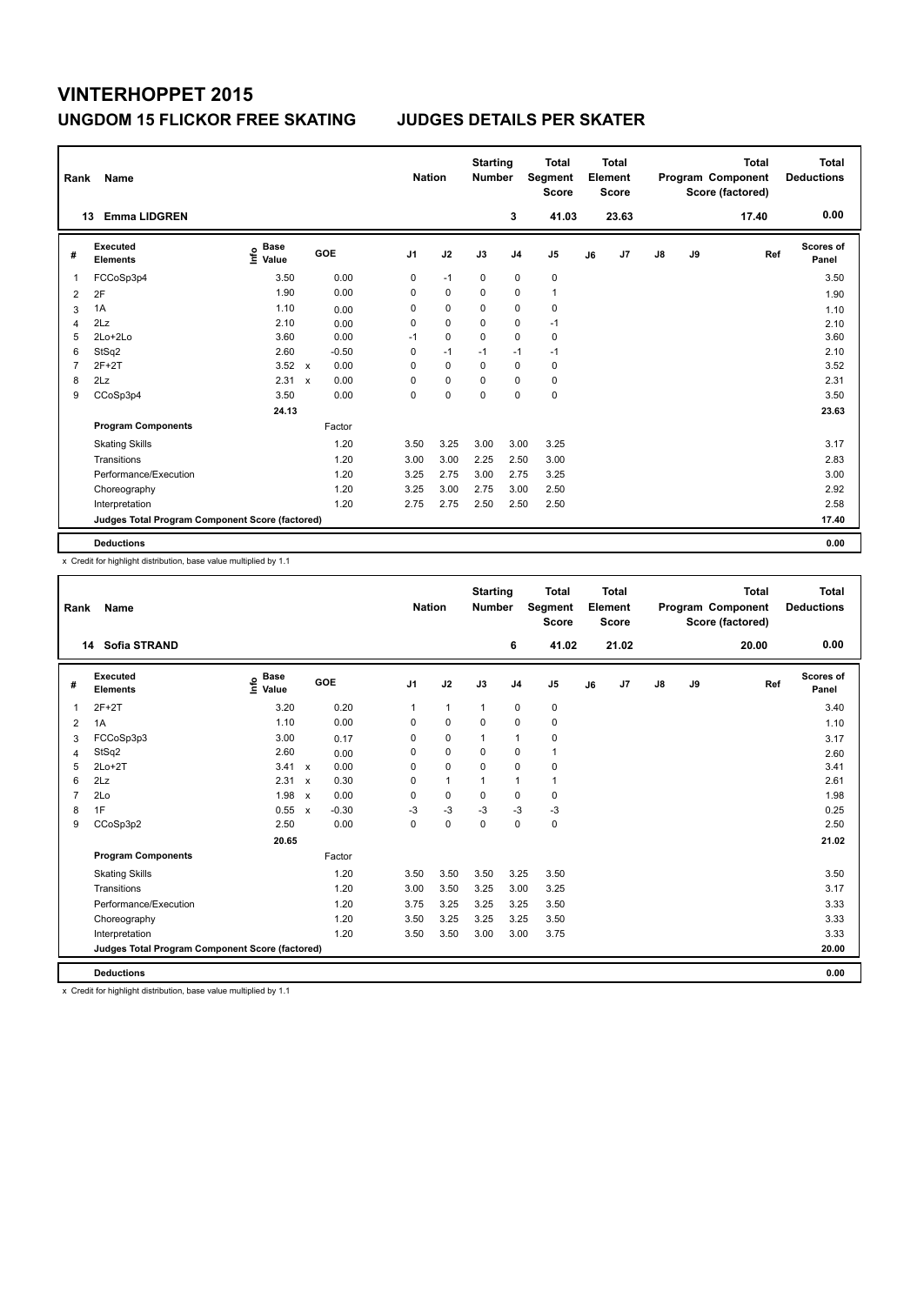| Rank | Name                                            |                                  |              |         | <b>Nation</b>  |              | <b>Starting</b><br><b>Number</b> |                | <b>Total</b><br>Segment<br><b>Score</b> |    | <b>Total</b><br>Element<br><b>Score</b> |               |    | <b>Total</b><br>Program Component<br>Score (factored) | <b>Total</b><br><b>Deductions</b> |
|------|-------------------------------------------------|----------------------------------|--------------|---------|----------------|--------------|----------------------------------|----------------|-----------------------------------------|----|-----------------------------------------|---------------|----|-------------------------------------------------------|-----------------------------------|
|      | Magda HÅKANSSON-JEMT<br>15                      |                                  |              |         |                |              |                                  | 4              | 40.28                                   |    | 22.78                                   |               |    | 17.50                                                 | 0.00                              |
| #    | <b>Executed</b><br><b>Elements</b>              | <b>Base</b><br>e Base<br>⊆ Value |              | GOE     | J <sub>1</sub> | J2           | J3                               | J <sub>4</sub> | J <sub>5</sub>                          | J6 | J7                                      | $\mathsf{J}8$ | J9 | Ref                                                   | Scores of<br>Panel                |
| 1    | $2F+2T$                                         | 3.20                             |              | 0.20    | $\mathbf{1}$   | $\mathbf{1}$ | $\mathbf{1}$                     | $\mathbf 0$    | $\pmb{0}$                               |    |                                         |               |    |                                                       | 3.40                              |
| 2    | $2Lz+2Lo$                                       | 3.90                             |              | $-0.10$ | $-1$           | $\Omega$     | $\Omega$                         | $-1$           | $\mathbf 0$                             |    |                                         |               |    |                                                       | 3.80                              |
| 3    | 1A                                              | 1.10                             |              | 0.00    | 0              | $\mathbf 0$  | $\mathbf 0$                      | $\mathbf 0$    | 0                                       |    |                                         |               |    |                                                       | 1.10                              |
| 4    | StSq2                                           | 2.60                             |              | 0.00    | 0              | $\mathbf 0$  | $\Omega$                         | 0              | 0                                       |    |                                         |               |    |                                                       | 2.60                              |
| 5    | CCoSp3p3                                        | 3.00                             |              | 0.00    | 0              | $\mathbf 0$  | $\Omega$                         | $\overline{1}$ | 0                                       |    |                                         |               |    |                                                       | 3.00                              |
| 6    | 2F                                              | 2.09                             | $\mathsf{x}$ | 0.10    | 0              | $\mathbf{1}$ | 1                                | 0              | $\pmb{0}$                               |    |                                         |               |    |                                                       | 2.19                              |
| 7    | 2Lz                                             | 2.31                             | $\mathsf{x}$ | 0.20    | 1              | $\mathbf{1}$ | 0                                | 0              | $\mathbf{1}$                            |    |                                         |               |    |                                                       | 2.51                              |
| 8    | 2Lo                                             | 1.98                             | $\mathsf{x}$ | 0.00    | 0              | $\mathbf 0$  | $\Omega$                         | $\Omega$       | $\pmb{0}$                               |    |                                         |               |    |                                                       | 1.98                              |
| 9    | FCCoSp3p2                                       | 2.50                             |              | $-0.30$ | 0              | $-1$         | $-1$                             | $-1$           | $-1$                                    |    |                                         |               |    |                                                       | 2.20                              |
|      |                                                 | 22.68                            |              |         |                |              |                                  |                |                                         |    |                                         |               |    |                                                       | 22.78                             |
|      | <b>Program Components</b>                       |                                  |              | Factor  |                |              |                                  |                |                                         |    |                                         |               |    |                                                       |                                   |
|      | <b>Skating Skills</b>                           |                                  |              | 1.20    | 3.75           | 3.50         | 3.25                             | 3.25           | 3.25                                    |    |                                         |               |    |                                                       | 3.33                              |
|      | Transitions                                     |                                  |              | 1.20    | 3.25           | 2.50         | 2.75                             | 2.75           | 2.75                                    |    |                                         |               |    |                                                       | 2.75                              |
|      | Performance/Execution                           |                                  |              | 1.20    | 3.75           | 3.00         | 2.75                             | 3.00           | 2.75                                    |    |                                         |               |    |                                                       | 2.92                              |
|      | Choreography                                    |                                  |              | 1.20    | 3.25           | 2.50         | 3.25                             | 3.00           | 2.50                                    |    |                                         |               |    |                                                       | 2.92                              |
|      | Interpretation                                  |                                  |              | 1.20    | 3.00           | 2.75         | 2.50                             | 2.75           | 2.50                                    |    |                                         |               |    |                                                       | 2.67                              |
|      | Judges Total Program Component Score (factored) |                                  |              |         |                |              |                                  |                |                                         |    |                                         |               |    |                                                       | 17.50                             |
|      | <b>Deductions</b>                               |                                  |              |         |                |              |                                  |                |                                         |    |                                         |               |    |                                                       | 0.00                              |

x Credit for highlight distribution, base value multiplied by 1.1 ! Not clear edge

| Rank           | Name                                            |                                  |       |                                   |                | <b>Nation</b>  | <b>Starting</b><br><b>Number</b> |                | <b>Total</b><br><b>Segment</b><br><b>Score</b> |    | Total<br>Element<br><b>Score</b> |               |    | <b>Total</b><br>Program Component<br>Score (factored) | Total<br><b>Deductions</b> |
|----------------|-------------------------------------------------|----------------------------------|-------|-----------------------------------|----------------|----------------|----------------------------------|----------------|------------------------------------------------|----|----------------------------------|---------------|----|-------------------------------------------------------|----------------------------|
|                | <b>Amanda SWARTZ</b><br>16                      |                                  |       |                                   |                |                |                                  | 10             | 40.26                                          |    | 20.96                            |               |    | 20.30                                                 | 1.00                       |
| #              | Executed<br><b>Elements</b>                     | <b>Base</b><br>e Base<br>⊆ Value |       | GOE                               | J <sub>1</sub> | J2             | J3                               | J <sub>4</sub> | J <sub>5</sub>                                 | J6 | J7                               | $\mathsf{J}8$ | J9 | Ref                                                   | Scores of<br>Panel         |
| 1              | $2F+2Lo$                                        |                                  | 3.70  | 0.00                              | 0              | $\mathbf 0$    | $\mathbf 0$                      | $\mathbf 0$    | 0                                              |    |                                  |               |    |                                                       | 3.70                       |
| $\overline{2}$ | 1A                                              |                                  | 1.10  | 0.00                              | 0              | $\mathbf 0$    | $\mathbf 0$                      | $\mathbf 0$    | $\mathbf 0$                                    |    |                                  |               |    |                                                       | 1.10                       |
| 3              | 2Lz                                             |                                  | 2.10  | $-0.20$                           | 0              | $-1$           | $-1$                             | $-1$           | $\mathbf 0$                                    |    |                                  |               |    |                                                       | 1.90                       |
| 4              | FSSp2                                           |                                  | 2.30  | $-0.10$                           | 0              | $\mathbf 0$    | $-1$                             | $-1$           | 0                                              |    |                                  |               |    |                                                       | 2.20                       |
| 5              | StSq2                                           |                                  | 2.60  | 0.00                              | 0              | $\mathbf 0$    | $\mathbf{1}$                     | $\mathbf 0$    | 0                                              |    |                                  |               |    |                                                       | 2.60                       |
| 6              | 2S                                              |                                  | 1.43  | 0.00<br>$\mathbf{x}$              | 0              | $\mathbf 0$    | $\Omega$                         | $\mathbf 0$    | $\mathbf 0$                                    |    |                                  |               |    |                                                       | 1.43                       |
| $\overline{7}$ | 2Lz<<                                           | <<                               | 0.66  | $-0.30$<br>$\mathbf{x}$           | $-3$           | $-3$           | $-3$                             | $-3$           | $-3$                                           |    |                                  |               |    |                                                       | 0.36                       |
| 8              | CCoSp3p4                                        |                                  | 3.50  | 0.00                              | 0              | $\mathbf 0$    | 0                                | $\mathbf 0$    | 0                                              |    |                                  |               |    |                                                       | 3.50                       |
| 9              | $2F+2Lo$                                        |                                  | 4.07  | 0.10<br>$\boldsymbol{\mathsf{x}}$ | 0              | $\overline{1}$ | 0                                | 0              | $\mathbf{1}$                                   |    |                                  |               |    |                                                       | 4.17                       |
|                |                                                 |                                  | 21.46 |                                   |                |                |                                  |                |                                                |    |                                  |               |    |                                                       | 20.96                      |
|                | <b>Program Components</b>                       |                                  |       | Factor                            |                |                |                                  |                |                                                |    |                                  |               |    |                                                       |                            |
|                | <b>Skating Skills</b>                           |                                  |       | 1.20                              | 4.00           | 3.50           | 3.50                             | 3.50           | 3.25                                           |    |                                  |               |    |                                                       | 3.50                       |
|                | Transitions                                     |                                  |       | 1.20                              | 3.75           | 3.25           | 3.25                             | 3.25           | 3.25                                           |    |                                  |               |    |                                                       | 3.25                       |
|                | Performance/Execution                           |                                  |       | 1.20                              | 3.75           | 3.50           | 3.50                             | 3.50           | 3.00                                           |    |                                  |               |    |                                                       | 3.50                       |
|                | Choreography                                    |                                  |       | 1.20                              | 3.75           | 3.25           | 3.50                             | 3.25           | 3.00                                           |    |                                  |               |    |                                                       | 3.33                       |
|                | Interpretation                                  |                                  |       | 1.20                              | 3.50           | 3.25           | 3.50                             | 3.25           | 3.25                                           |    |                                  |               |    |                                                       | 3.33                       |
|                | Judges Total Program Component Score (factored) |                                  |       |                                   |                |                |                                  |                |                                                |    |                                  |               |    |                                                       | 20.30                      |
|                | <b>Deductions</b>                               |                                  |       | Falls:                            | $-1.00$        |                |                                  |                |                                                |    |                                  |               |    |                                                       | $-1.00$                    |

<< Downgraded jump x Credit for highlight distribution, base value multiplied by 1.1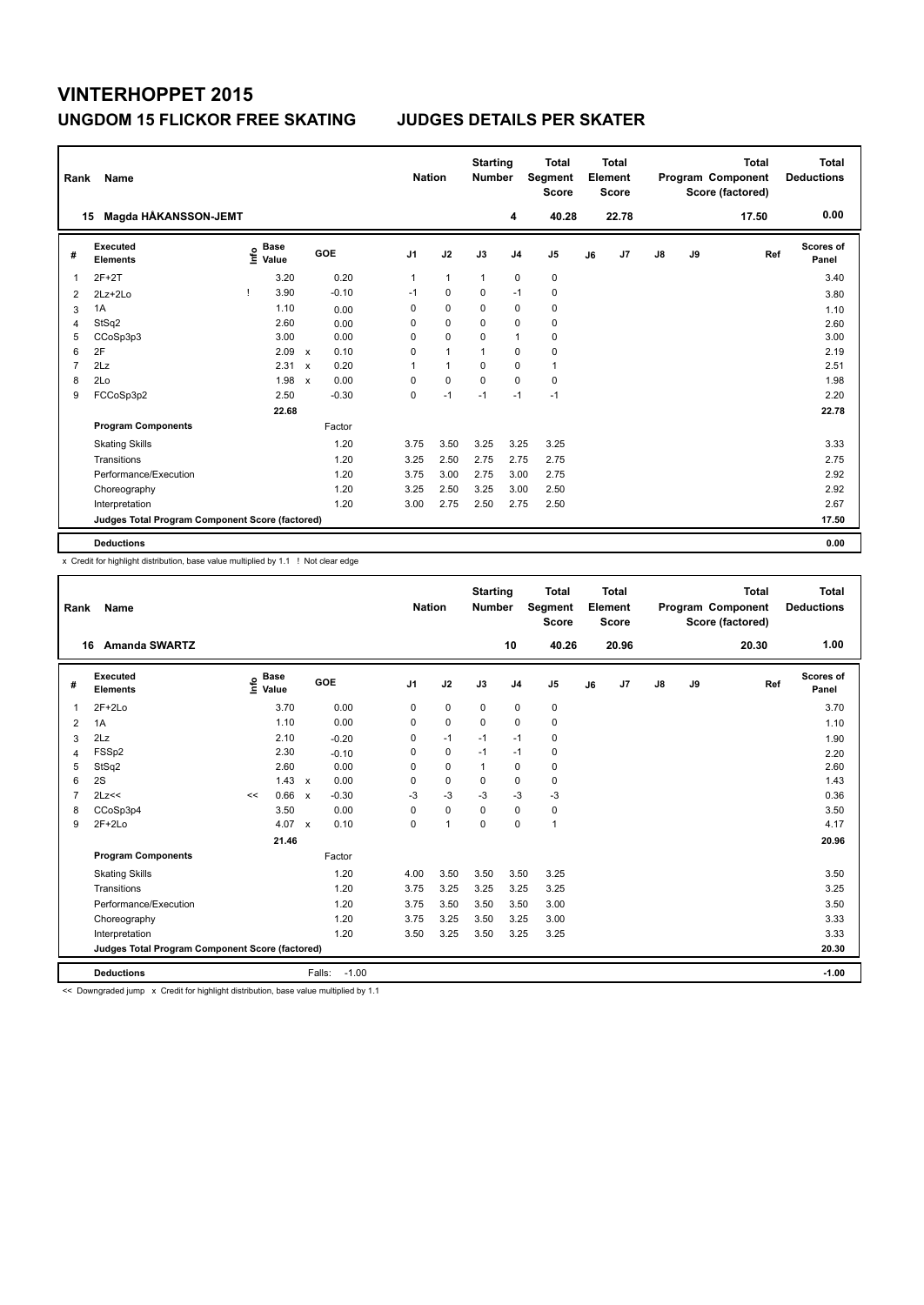| Rank | Name                                            |                                  |              |         |                | <b>Nation</b> | <b>Starting</b><br><b>Number</b> |                | <b>Total</b><br>Segment<br><b>Score</b> |    | <b>Total</b><br>Element<br><b>Score</b> |    |    | <b>Total</b><br>Program Component<br>Score (factored) | <b>Total</b><br><b>Deductions</b> |
|------|-------------------------------------------------|----------------------------------|--------------|---------|----------------|---------------|----------------------------------|----------------|-----------------------------------------|----|-----------------------------------------|----|----|-------------------------------------------------------|-----------------------------------|
| 17   | <b>Madicken ASTORDOTTER</b>                     |                                  |              |         |                |               |                                  | $\mathbf{2}$   | 40.15                                   |    | 21.15                                   |    |    | 19.00                                                 | 0.00                              |
| #    | <b>Executed</b><br><b>Elements</b>              | <b>Base</b><br>e Base<br>⊆ Value |              | GOE     | J <sub>1</sub> | J2            | J3                               | J <sub>4</sub> | J <sub>5</sub>                          | J6 | J7                                      | J8 | J9 | Ref                                                   | <b>Scores of</b><br>Panel         |
| 1    | 2Lo                                             | 1.80                             |              | 0.00    | 0              | $\mathbf 0$   | $\mathbf 0$                      | $\mathbf 0$    | $\pmb{0}$                               |    |                                         |    |    |                                                       | 1.80                              |
| 2    | $2F+2T$                                         | 3.20                             |              | $-0.30$ | $-1$           | 0             | $-1$                             | $-1$           | $-1$                                    |    |                                         |    |    |                                                       | 2.90                              |
| 3    | FCCoSp3p4                                       | 3.50                             |              | 0.00    | 0              | $\pmb{0}$     | 0                                | 0              | 0                                       |    |                                         |    |    |                                                       | 3.50                              |
| 4    | 1A                                              | 1.10                             |              | 0.07    | 0              | $\mathbf{1}$  | 0                                | $\mathbf{1}$   | 0                                       |    |                                         |    |    |                                                       | 1.17                              |
| 5    | 2Lz                                             | 2.31                             | $\mathsf{x}$ | $-0.50$ | $-1$           | $-3$          | $-3$                             | $-1$           | $-1$                                    |    |                                         |    |    |                                                       | 1.81                              |
| 6    | CCoSp3p2                                        | 2.50                             |              | $-0.10$ | 0              | $-1$          | $-1$                             | $\mathbf 0$    | $\mathbf 0$                             |    |                                         |    |    |                                                       | 2.40                              |
| 7    | $2F+2T$                                         | 3.52                             | $\mathsf{x}$ | $-0.20$ | 0              | 0             | $-1$                             | $-1$           | $-1$                                    |    |                                         |    |    |                                                       | 3.32                              |
| 8    | StSq2                                           | 2.60                             |              | $-0.33$ | 0              | $\mathbf 0$   | $-1$                             | -1             | $-1$                                    |    |                                         |    |    |                                                       | 2.27                              |
| 9    | 2Lo                                             | 1.98                             | $\mathsf{x}$ | 0.00    | 0              | 0             | $\Omega$                         | $\Omega$       | 0                                       |    |                                         |    |    |                                                       | 1.98                              |
|      |                                                 | 22.51                            |              |         |                |               |                                  |                |                                         |    |                                         |    |    |                                                       | 21.15                             |
|      | <b>Program Components</b>                       |                                  |              | Factor  |                |               |                                  |                |                                         |    |                                         |    |    |                                                       |                                   |
|      | <b>Skating Skills</b>                           |                                  |              | 1.20    | 3.75           | 3.25          | 3.00                             | 3.00           | 3.00                                    |    |                                         |    |    |                                                       | 3.08                              |
|      | Transitions                                     |                                  |              | 1.20    | 3.50           | 3.00          | 3.00                             | 3.25           | 2.75                                    |    |                                         |    |    |                                                       | 3.08                              |
|      | Performance/Execution                           |                                  |              | 1.20    | 3.75           | 3.50          | 2.75                             | 3.25           | 3.00                                    |    |                                         |    |    |                                                       | 3.25                              |
|      | Choreography                                    |                                  |              | 1.20    | 4.00           | 3.25          | 3.00                             | 3.25           | 2.75                                    |    |                                         |    |    |                                                       | 3.17                              |
|      | Interpretation                                  |                                  |              | 1.20    | 3.75           | 3.25          | 2.75                             | 3.00           | 3.50                                    |    |                                         |    |    |                                                       | 3.25                              |
|      | Judges Total Program Component Score (factored) |                                  |              |         |                |               |                                  |                |                                         |    |                                         |    |    |                                                       | 19.00                             |
|      | <b>Deductions</b>                               |                                  |              |         |                |               |                                  |                |                                         |    |                                         |    |    |                                                       | 0.00                              |

x Credit for highlight distribution, base value multiplied by 1.1

| Rank           | Name                                            |   |                                  |                           |                   | <b>Nation</b>  |                | <b>Starting</b><br><b>Number</b> |                | <b>Total</b><br>Segment<br><b>Score</b> |    | Total<br>Element<br><b>Score</b> |    |    | <b>Total</b><br>Program Component<br>Score (factored) | Total<br><b>Deductions</b> |
|----------------|-------------------------------------------------|---|----------------------------------|---------------------------|-------------------|----------------|----------------|----------------------------------|----------------|-----------------------------------------|----|----------------------------------|----|----|-------------------------------------------------------|----------------------------|
| 18             | <b>Isabella SONNEBLOM</b>                       |   |                                  |                           |                   |                |                |                                  | 15             | 40.05                                   |    | 20.45                            |    |    | 20.60                                                 | 1.00                       |
| #              | Executed<br><b>Elements</b>                     |   | <b>Base</b><br>e Base<br>⊆ Value |                           | GOE               | J <sub>1</sub> | J2             | J3                               | J <sub>4</sub> | J <sub>5</sub>                          | J6 | J7                               | J8 | J9 | Ref                                                   | <b>Scores of</b><br>Panel  |
| 1              | 2F                                              |   | 1.90                             |                           | 0.20              | $\mathbf{1}$   | $\overline{1}$ | 0                                | $\mathbf 0$    | $\mathbf{1}$                            |    |                                  |    |    |                                                       | 2.10                       |
| $\overline{2}$ | 2Lo                                             |   | 1.80                             |                           | 0.00              | 0              | $\mathbf 0$    | $\mathbf 0$                      | $\mathbf 0$    | $\mathbf 0$                             |    |                                  |    |    |                                                       | 1.80                       |
| 3              | 2Lze                                            | е | 1.50                             |                           | $-0.90$           | $-3$           | $-3$           | $-3$                             | $-3$           | $-3$                                    |    |                                  |    |    |                                                       | 0.60                       |
| 4              | FSSp2                                           |   | 2.30                             |                           | 0.17              | $\mathbf{1}$   | $\mathbf 0$    | $\mathbf{1}$                     | $\mathbf 0$    | 0                                       |    |                                  |    |    |                                                       | 2.47                       |
| 5              | StSq2                                           |   | 2.60                             |                           | 0.17              | 0              | $\mathbf 0$    | $\mathbf{1}$                     | $\mathbf{1}$   | $\mathbf 0$                             |    |                                  |    |    |                                                       | 2.77                       |
| 6              | 1A                                              |   | 1.21                             | $\boldsymbol{\mathsf{x}}$ | 0.00              | 0              | 0              | 0                                | 0              | 0                                       |    |                                  |    |    |                                                       | 1.21                       |
| $\overline{7}$ | $2F+2T$                                         |   | 3.52                             | $\boldsymbol{\mathsf{x}}$ | 0.00              | 0              | $\pmb{0}$      | $\mathbf 0$                      | $\mathbf 0$    | $\pmb{0}$                               |    |                                  |    |    |                                                       | 3.52                       |
| 8              | $2$ Lze $+2$ T                                  | e | 3.08                             | $\boldsymbol{\mathsf{x}}$ | $-0.60$           | $-2$           | $-2$           | $-2$                             | $-1$           | $-2$                                    |    |                                  |    |    |                                                       | 2.48                       |
| 9              | CCoSp3p4                                        |   | 3.50                             |                           | 0.00              | $\Omega$       | $\mathbf 0$    | $\mathbf 0$                      | $\mathbf 0$    | $\mathbf 0$                             |    |                                  |    |    |                                                       | 3.50                       |
|                |                                                 |   | 21.41                            |                           |                   |                |                |                                  |                |                                         |    |                                  |    |    |                                                       | 20.45                      |
|                | <b>Program Components</b>                       |   |                                  |                           | Factor            |                |                |                                  |                |                                         |    |                                  |    |    |                                                       |                            |
|                | <b>Skating Skills</b>                           |   |                                  |                           | 1.20              | 3.50           | 3.75           | 3.50                             | 3.50           | 3.25                                    |    |                                  |    |    |                                                       | 3.50                       |
|                | Transitions                                     |   |                                  |                           | 1.20              | 3.25           | 3.75           | 3.25                             | 3.50           | 3.50                                    |    |                                  |    |    |                                                       | 3.42                       |
|                | Performance/Execution                           |   |                                  |                           | 1.20              | 3.50           | 3.25           | 3.50                             | 3.75           | 3.50                                    |    |                                  |    |    |                                                       | 3.50                       |
|                | Choreography                                    |   |                                  |                           | 1.20              | 3.50           | 3.50           | 3.25                             | 4.00           | 3.50                                    |    |                                  |    |    |                                                       | 3.50                       |
|                | Interpretation                                  |   |                                  |                           | 1.20              | 3.00           | 3.25           | 3.25                             | 3.25           | 3.25                                    |    |                                  |    |    |                                                       | 3.25                       |
|                | Judges Total Program Component Score (factored) |   |                                  |                           |                   |                |                |                                  |                |                                         |    |                                  |    |    |                                                       | 20.60                      |
|                | <b>Deductions</b>                               |   |                                  |                           | $-1.00$<br>Falls: |                |                |                                  |                |                                         |    |                                  |    |    |                                                       | $-1.00$                    |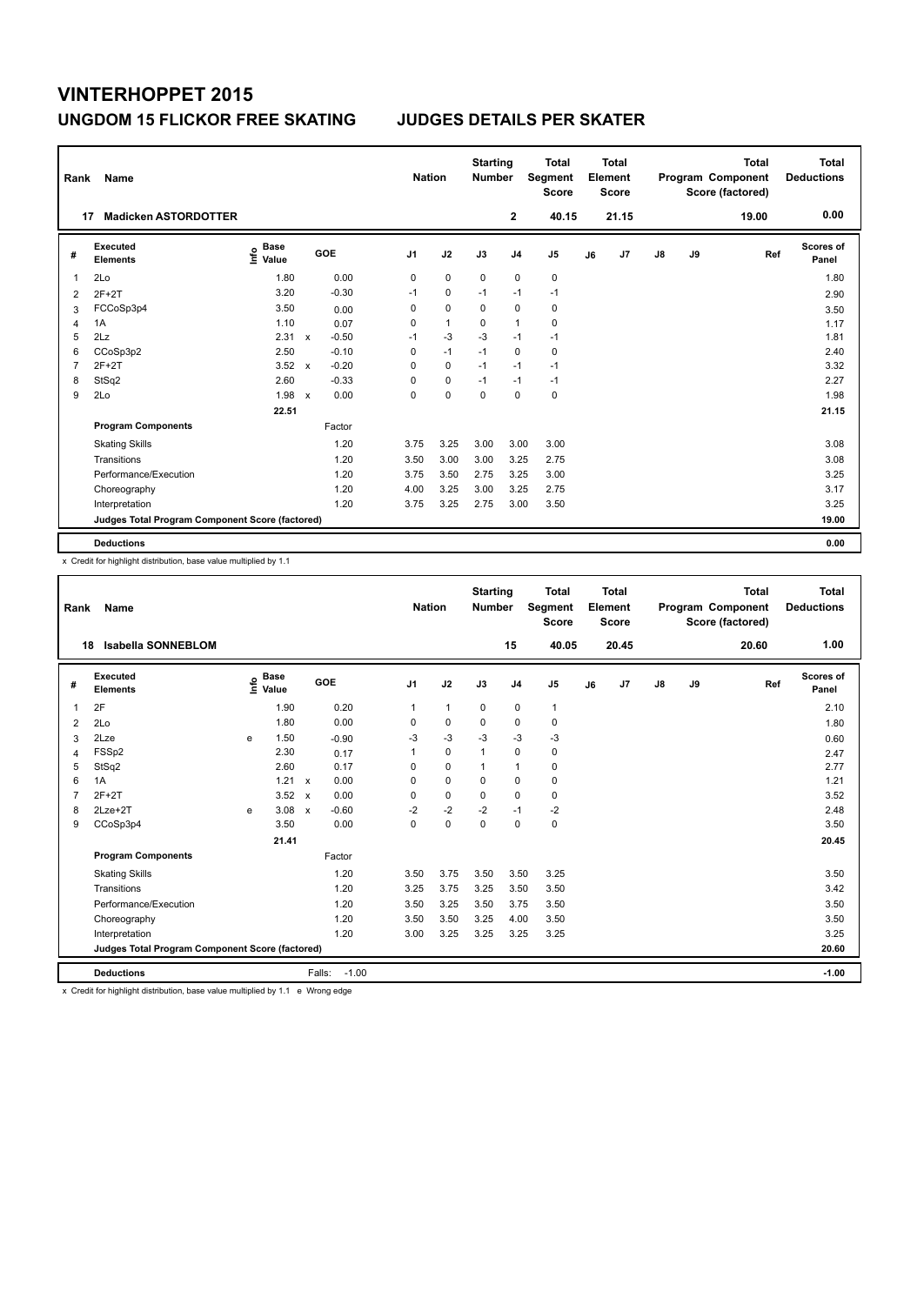| Rank           | Name                                            |                                  |              |         | <b>Nation</b>  |              | <b>Starting</b><br><b>Number</b> |                | <b>Total</b><br>Segment<br><b>Score</b> |    | <b>Total</b><br>Element<br><b>Score</b> |    |    | <b>Total</b><br>Program Component<br>Score (factored) | <b>Total</b><br><b>Deductions</b> |
|----------------|-------------------------------------------------|----------------------------------|--------------|---------|----------------|--------------|----------------------------------|----------------|-----------------------------------------|----|-----------------------------------------|----|----|-------------------------------------------------------|-----------------------------------|
|                | <b>Nikki ANDERSSON</b><br>19                    |                                  |              |         |                |              |                                  | 11             | 39.90                                   |    | 21.10                                   |    |    | 19.80                                                 | 1.00                              |
| #              | Executed<br><b>Elements</b>                     | <b>Base</b><br>e Base<br>⊆ Value | GOE          |         | J <sub>1</sub> | J2           | J3                               | J <sub>4</sub> | J <sub>5</sub>                          | J6 | J7                                      | J8 | J9 | Ref                                                   | Scores of<br>Panel                |
| 1              | 2Lo                                             | 1.80                             |              | 0.00    | 0              | $\mathbf 0$  | 0                                | $\mathbf 0$    | $\mathbf{1}$                            |    |                                         |    |    |                                                       | 1.80                              |
| 2              | 2Lz                                             | 2.10                             |              | $-0.90$ | $-3$           | $-3$         | $-3$                             | $-3$           | $-3$                                    |    |                                         |    |    |                                                       | 1.20                              |
| 3              | 1A                                              | 1.10                             |              | 0.00    | 0              | $\mathbf{1}$ | 0                                | $\mathbf 0$    | $\pmb{0}$                               |    |                                         |    |    |                                                       | 1.10                              |
| 4              | FCSp2                                           | 2.30                             |              | 0.17    | 0              | $\mathbf{1}$ | $\Omega$                         | $\mathbf 0$    | $\mathbf{1}$                            |    |                                         |    |    |                                                       | 2.47                              |
| 5              | 2F                                              | 1.90                             |              | 0.10    | 0              | $\mathbf{1}$ | 0                                | $\Omega$       | $\mathbf{1}$                            |    |                                         |    |    |                                                       | 2.00                              |
| 6              | StSq2                                           | 2.60                             |              | 0.00    | 0              | $\mathbf{1}$ | 0                                | $\mathbf 0$    | $\pmb{0}$                               |    |                                         |    |    |                                                       | 2.60                              |
| $\overline{7}$ | $2F+2T$                                         | 3.52                             | $\mathbf{x}$ | 0.00    | 0              | $\Omega$     | $-1$                             | 0              | $\pmb{0}$                               |    |                                         |    |    |                                                       | 3.52                              |
| 8              | $2Lo+2T$                                        | 3.41                             | $\mathbf x$  | 0.00    | 1              | 0            | 0                                | $\Omega$       | $\pmb{0}$                               |    |                                         |    |    |                                                       | 3.41                              |
| 9              | CCoSp3p3                                        | 3.00                             |              | 0.00    | 0              | $\mathbf 0$  | 0                                | 0              | $\pmb{0}$                               |    |                                         |    |    |                                                       | 3.00                              |
|                |                                                 | 21.73                            |              |         |                |              |                                  |                |                                         |    |                                         |    |    |                                                       | 21.10                             |
|                | <b>Program Components</b>                       |                                  |              | Factor  |                |              |                                  |                |                                         |    |                                         |    |    |                                                       |                                   |
|                | <b>Skating Skills</b>                           |                                  |              | 1.20    | 4.00           | 3.50         | 3.25                             | 3.50           | 3.25                                    |    |                                         |    |    |                                                       | 3.42                              |
|                | Transitions                                     |                                  |              | 1.20    | 3.50           | 3.25         | 2.50                             | 3.25           | 2.75                                    |    |                                         |    |    |                                                       | 3.08                              |
|                | Performance/Execution                           |                                  |              | 1.20    | 4.00           | 3.25         | 3.50                             | 3.25           | 3.50                                    |    |                                         |    |    |                                                       | 3.42                              |
|                | Choreography                                    |                                  |              | 1.20    | 3.75           | 3.50         | 3.25                             | 3.50           | 3.25                                    |    |                                         |    |    |                                                       | 3.42                              |
|                | Interpretation                                  |                                  |              | 1.20    | 3.50           | 3.00         | 3.00                             | 3.00           | 3.50                                    |    |                                         |    |    |                                                       | 3.17                              |
|                | Judges Total Program Component Score (factored) |                                  |              |         |                |              |                                  |                |                                         |    |                                         |    |    |                                                       | 19.80                             |
|                | <b>Deductions</b>                               |                                  | Falls:       | $-1.00$ |                |              |                                  |                |                                         |    |                                         |    |    |                                                       | $-1.00$                           |

x Credit for highlight distribution, base value multiplied by 1.1

| Rank           | Name                                            |         |                      |              |         |                | <b>Nation</b>  | <b>Starting</b><br><b>Number</b> |                | <b>Total</b><br>Segment<br><b>Score</b> |    | Total<br>Element<br><b>Score</b> |               |    | <b>Total</b><br>Program Component<br>Score (factored) | Total<br><b>Deductions</b> |
|----------------|-------------------------------------------------|---------|----------------------|--------------|---------|----------------|----------------|----------------------------------|----------------|-----------------------------------------|----|----------------------------------|---------------|----|-------------------------------------------------------|----------------------------|
|                | <b>Amanda SABEL</b><br>20                       |         |                      |              |         |                |                |                                  | 16             | 39.60                                   |    | 18.40                            |               |    | 21.20                                                 | 0.00                       |
| #              | Executed<br><b>Elements</b>                     | ١nf٥    | <b>Base</b><br>Value |              | GOE     | J <sub>1</sub> | J2             | J3                               | J <sub>4</sub> | J <sub>5</sub>                          | J6 | J7                               | $\mathsf{J}8$ | J9 | Ref                                                   | Scores of<br>Panel         |
| 1              | $2Lo+2Lo<$                                      | $\prec$ | 3.10                 |              | $-0.30$ | $-1$           | $-1$           | $-1$                             | $-1$           | $-1$                                    |    |                                  |               |    |                                                       | 2.80                       |
| $\overline{2}$ | 2F                                              |         | 1.90                 |              | 0.00    | 0              | $\mathbf{1}$   | 0                                | 0              | 0                                       |    |                                  |               |    |                                                       | 1.90                       |
| 3              | 1A                                              |         | 1.10                 |              | 0.00    | 0              | $\mathbf 0$    | 0                                | $\mathbf 0$    | $\mathbf 0$                             |    |                                  |               |    |                                                       | 1.10                       |
| 4              | CCoSp3p4                                        |         | 3.50                 |              | 0.50    | 1              | $\overline{1}$ | $\overline{2}$                   | $\mathbf{1}$   | 1                                       |    |                                  |               |    |                                                       | 4.00                       |
| 5              | StSq2                                           |         | 2.60                 |              | 0.00    | 0              | $\mathbf 0$    | 0                                | 0              | $\mathbf{1}$                            |    |                                  |               |    |                                                       | 2.60                       |
| 6              | $2F+2T$                                         |         | $3.52 \times$        |              | 0.00    | 0              | $\mathbf 0$    | $\mathbf 0$                      | 0              | 0                                       |    |                                  |               |    |                                                       | 3.52                       |
| $\overline{7}$ | 2Lze                                            | e       | 1.65                 | $\mathsf{x}$ | $-0.60$ | $-2$           | $-2$           | $-2$                             | $-1$           | $-2$                                    |    |                                  |               |    |                                                       | 1.05                       |
| 8              | 2T                                              |         | 1.43                 | $\mathsf{x}$ | 0.00    | $\Omega$       | $\mathbf 0$    | $\mathbf 0$                      | $\mathbf 0$    | 0                                       |    |                                  |               |    |                                                       | 1.43                       |
| 9              | FCCoSp                                          |         | 0.00                 |              | 0.00    |                |                |                                  |                |                                         |    |                                  |               |    |                                                       | 0.00                       |
|                |                                                 |         | 18.80                |              |         |                |                |                                  |                |                                         |    |                                  |               |    |                                                       | 18.40                      |
|                | <b>Program Components</b>                       |         |                      |              | Factor  |                |                |                                  |                |                                         |    |                                  |               |    |                                                       |                            |
|                | <b>Skating Skills</b>                           |         |                      |              | 1.20    | 3.25           | 3.50           | 3.50                             | 3.75           | 3.75                                    |    |                                  |               |    |                                                       | 3.58                       |
|                | Transitions                                     |         |                      |              | 1.20    | 3.25           | 3.50           | 3.25                             | 3.50           | 4.00                                    |    |                                  |               |    |                                                       | 3.42                       |
|                | Performance/Execution                           |         |                      |              | 1.20    | 3.25           | 3.75           | 3.50                             | 3.50           | 4.25                                    |    |                                  |               |    |                                                       | 3.58                       |
|                | Choreography                                    |         |                      |              | 1.20    | 3.50           | 3.75           | 3.25                             | 3.75           | 4.00                                    |    |                                  |               |    |                                                       | 3.67                       |
|                | Interpretation                                  |         |                      |              | 1.20    | 3.25           | 3.50           | 3.25                             | 3.50           | 4.50                                    |    |                                  |               |    |                                                       | 3.42                       |
|                | Judges Total Program Component Score (factored) |         |                      |              |         |                |                |                                  |                |                                         |    |                                  |               |    |                                                       | 21.20                      |
|                | <b>Deductions</b>                               |         |                      |              |         |                |                |                                  |                |                                         |    |                                  |               |    |                                                       | 0.00                       |

< Under-rotated jump x Credit for highlight distribution, base value multiplied by 1.1 e Wrong edge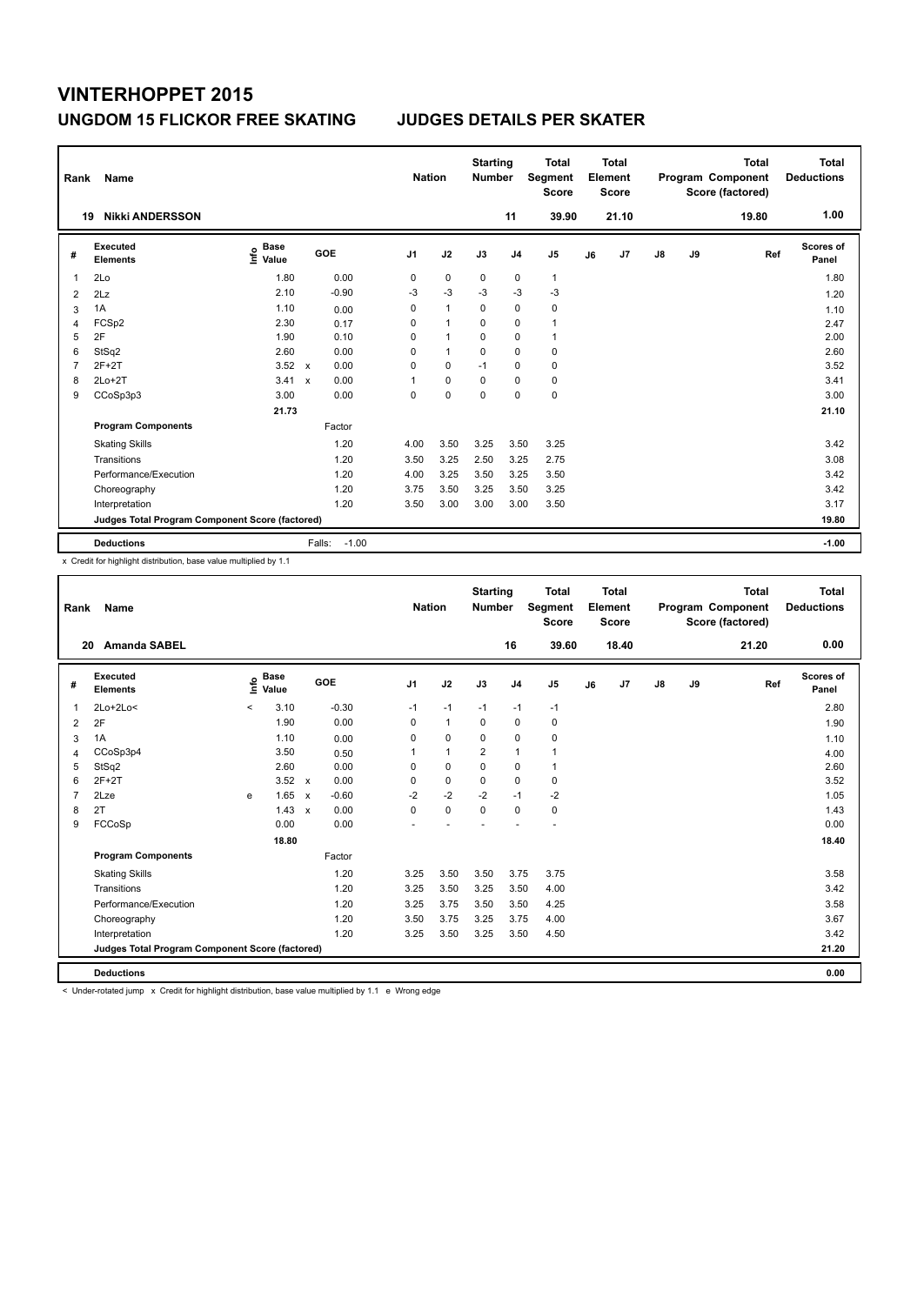| Rank           | Name                                            |                                  |              |         |                | <b>Nation</b> |              | <b>Starting</b><br><b>Number</b> |                | <b>Total</b><br>Segment<br><b>Score</b> |    | <b>Total</b><br>Element<br><b>Score</b> |               |    | <b>Total</b><br>Program Component<br>Score (factored) | <b>Total</b><br><b>Deductions</b> |
|----------------|-------------------------------------------------|----------------------------------|--------------|---------|----------------|---------------|--------------|----------------------------------|----------------|-----------------------------------------|----|-----------------------------------------|---------------|----|-------------------------------------------------------|-----------------------------------|
| 21             | <b>Malva JOHANSSON</b>                          |                                  |              |         |                |               |              |                                  | 5              | 39.04                                   |    | 20.14                                   |               |    | 18.90                                                 | 0.00                              |
| #              | Executed<br><b>Elements</b>                     | <b>Base</b><br>e Base<br>⊆ Value |              | GOE     | J <sub>1</sub> |               | J2           | J3                               | J <sub>4</sub> | J <sub>5</sub>                          | J6 | J7                                      | $\mathsf{J}8$ | J9 | Ref                                                   | Scores of<br>Panel                |
| 1              | $2F+2T$                                         | 3.20                             |              | 0.00    | 0              |               | $\mathbf 0$  | 0                                | $\mathbf 0$    | 0                                       |    |                                         |               |    |                                                       | 3.20                              |
| $\overline{2}$ | 2Lo                                             | 1.80                             |              | $-0.30$ | $-1$           |               | $-1$         | $-1$                             | $-1$           | $-1$                                    |    |                                         |               |    |                                                       | 1.50                              |
| 3              | 2Lz                                             | 2.10                             |              | $-0.40$ | $-2$           |               | $-1$         | $-1$                             | $-2$           | $-1$                                    |    |                                         |               |    |                                                       | 1.70                              |
| 4              | StSq1                                           | 1.80                             |              | $-0.10$ | 0              |               | $\mathbf{1}$ | $-1$                             | $\mathbf 0$    | $-1$                                    |    |                                         |               |    |                                                       | 1.70                              |
| 5              | 1A                                              | 1.21                             | $\mathsf{x}$ | 0.00    | 0              |               | $\mathbf 0$  | $\Omega$                         | 0              | 0                                       |    |                                         |               |    |                                                       | 1.21                              |
| 6              | CCoSp3p2                                        | 2.50                             |              | $-0.10$ | 0              |               | $-1$         | $-1$                             | $\mathbf 0$    | $\mathbf 0$                             |    |                                         |               |    |                                                       | 2.40                              |
| 7              | 2F                                              | 2.09                             | $\mathsf{x}$ | 0.00    | 0              |               | $\mathbf 0$  | 0                                | $-1$           | 0                                       |    |                                         |               |    |                                                       | 2.09                              |
| 8              | $2Lz+2T$                                        | 3.74                             | $\mathsf{x}$ | $-0.70$ | $-3$           |               | $-3$         | $-2$                             | $-2$           | $-2$                                    |    |                                         |               |    |                                                       | 3.04                              |
| 9              | FCCoSp3p4                                       | 3.50                             |              | $-0.20$ | 0              |               | $-1$         | $-1$                             | 0              | $-1$                                    |    |                                         |               |    |                                                       | 3.30                              |
|                |                                                 | 21.94                            |              |         |                |               |              |                                  |                |                                         |    |                                         |               |    |                                                       | 20.14                             |
|                | <b>Program Components</b>                       |                                  |              | Factor  |                |               |              |                                  |                |                                         |    |                                         |               |    |                                                       |                                   |
|                | <b>Skating Skills</b>                           |                                  |              | 1.20    | 3.50           |               | 3.50         | 3.25                             | 3.25           | 3.00                                    |    |                                         |               |    |                                                       | 3.33                              |
|                | Transitions                                     |                                  |              | 1.20    | 3.50           |               | 3.00         | 3.00                             | 2.75           | 2.75                                    |    |                                         |               |    |                                                       | 2.92                              |
|                | Performance/Execution                           |                                  |              | 1.20    | 3.25           |               | 3.50         | 3.25                             | 3.25           | 3.25                                    |    |                                         |               |    |                                                       | 3.25                              |
|                | Choreography                                    |                                  |              | 1.20    | 3.25           |               | 3.00         | 3.25                             | 3.25           | 3.00                                    |    |                                         |               |    |                                                       | 3.17                              |
|                | Interpretation                                  |                                  |              | 1.20    | 3.25           |               | 3.25         | 3.00                             | 3.00           | 3.00                                    |    |                                         |               |    |                                                       | 3.08                              |
|                | Judges Total Program Component Score (factored) |                                  |              |         |                |               |              |                                  |                |                                         |    |                                         |               |    |                                                       | 18.90                             |
|                | <b>Deductions</b>                               |                                  |              |         |                |               |              |                                  |                |                                         |    |                                         |               |    |                                                       | 0.00                              |

x Credit for highlight distribution, base value multiplied by 1.1

| Rank           | Name                                            |    |                                  |              |         |                | <b>Nation</b> |              | <b>Starting</b><br><b>Number</b> |                | <b>Total</b><br>Segment<br><b>Score</b> |    | Total<br>Element<br><b>Score</b> |               |    | <b>Total</b><br>Program Component<br>Score (factored) | Total<br><b>Deductions</b> |
|----------------|-------------------------------------------------|----|----------------------------------|--------------|---------|----------------|---------------|--------------|----------------------------------|----------------|-----------------------------------------|----|----------------------------------|---------------|----|-------------------------------------------------------|----------------------------|
|                | <b>Felicia NILSSON</b><br>22                    |    |                                  |              |         |                |               |              |                                  | 13             | 38.80                                   |    | 20.00                            |               |    | 18.80                                                 | 0.00                       |
| #              | Executed<br><b>Elements</b>                     |    | <b>Base</b><br>e Base<br>⊆ Value |              | GOE     | J <sub>1</sub> |               | J2           | J3                               | J <sub>4</sub> | J <sub>5</sub>                          | J6 | J7                               | $\mathsf{J}8$ | J9 | Ref                                                   | Scores of<br>Panel         |
| 1              | $2F+2T$                                         |    | 3.20                             |              | 0.00    | 0              |               | $\mathbf 0$  | $\mathbf 0$                      | $\mathbf 0$    | $\mathbf 0$                             |    |                                  |               |    |                                                       | 3.20                       |
| $\overline{2}$ | 1A                                              |    | 1.10                             |              | 0.20    | 1              |               | $\mathbf{1}$ | $\mathbf{1}$                     | $\mathbf{1}$   | $\mathbf{1}$                            |    |                                  |               |    |                                                       | 1.30                       |
| 3              | $2Lz+2T<<$                                      | << | 2.50                             |              | $-0.80$ | $-2$           |               | $-3$         | $-2$                             | $-3$           | $-3$                                    |    |                                  |               |    |                                                       | 1.70                       |
| 4              | 2Lo                                             |    | 1.80                             |              | 0.10    | 1              |               | $\mathbf 0$  | $\Omega$                         | $\mathbf 0$    | $\mathbf{1}$                            |    |                                  |               |    |                                                       | 1.90                       |
| 5              | FCCoSp3p4                                       |    | 3.50                             |              | 0.00    | 0              |               | $\mathbf 0$  | $-1$                             | $\mathbf 0$    | $\mathbf 0$                             |    |                                  |               |    |                                                       | 3.50                       |
| 6              | 2Lz                                             |    | 2.31                             | $\mathsf{x}$ | $-0.20$ | 0              |               | $-1$         | $-1$                             | $-1$           | 0                                       |    |                                  |               |    |                                                       | 2.11                       |
| $\overline{7}$ | StSq1                                           |    | 1.80                             |              | 0.00    | $\mathbf 0$    |               | $\mathbf 0$  | $\Omega$                         | $\mathbf 0$    | $-1$                                    |    |                                  |               |    |                                                       | 1.80                       |
| 8              | 2F                                              |    | 2.09                             | $\mathsf{x}$ | 0.00    | $\Omega$       |               | 0            | 0                                | 0              | 0                                       |    |                                  |               |    |                                                       | 2.09                       |
| 9              | CCoSp3p2                                        |    | 2.50                             |              | $-0.10$ | 0              |               | $-1$         | $\mathbf 0$                      | $\mathbf 0$    | $-1$                                    |    |                                  |               |    |                                                       | 2.40                       |
|                |                                                 |    | 20.80                            |              |         |                |               |              |                                  |                |                                         |    |                                  |               |    |                                                       | 20.00                      |
|                | <b>Program Components</b>                       |    |                                  |              | Factor  |                |               |              |                                  |                |                                         |    |                                  |               |    |                                                       |                            |
|                | <b>Skating Skills</b>                           |    |                                  |              | 1.20    | 4.00           |               | 3.25         | 3.50                             | 3.50           | 3.25                                    |    |                                  |               |    |                                                       | 3.42                       |
|                | Transitions                                     |    |                                  |              | 1.20    | 3.75           |               | 2.50         | 3.25                             | 2.75           | 3.00                                    |    |                                  |               |    |                                                       | 3.00                       |
|                | Performance/Execution                           |    |                                  |              | 1.20    | 4.00           |               | 2.75         | 3.25                             | 3.25           | 3.25                                    |    |                                  |               |    |                                                       | 3.25                       |
|                | Choreography                                    |    |                                  |              | 1.20    | 3.75           |               | 2.75         | 3.00                             | 3.25           | 3.00                                    |    |                                  |               |    |                                                       | 3.08                       |
|                | Interpretation                                  |    |                                  |              | 1.20    | 3.00           |               | 3.00         | 2.75                             | 3.00           | 2.75                                    |    |                                  |               |    |                                                       | 2.92                       |
|                | Judges Total Program Component Score (factored) |    |                                  |              |         |                |               |              |                                  |                |                                         |    |                                  |               |    |                                                       | 18.80                      |
|                | <b>Deductions</b>                               |    |                                  |              |         |                |               |              |                                  |                |                                         |    |                                  |               |    |                                                       | 0.00                       |

<< Downgraded jump x Credit for highlight distribution, base value multiplied by 1.1